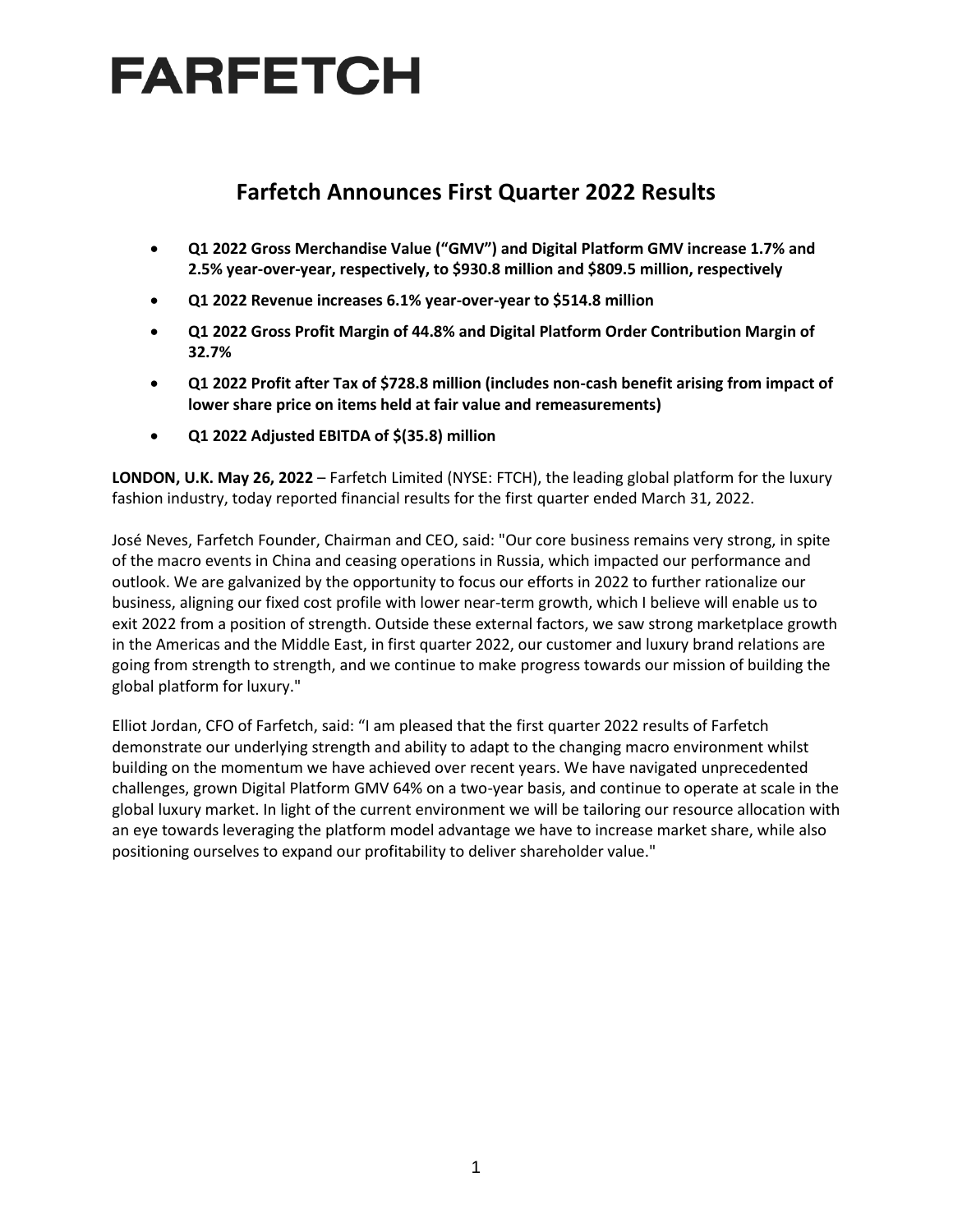**Consolidated Financial Summary and Key Operating Metrics** *(in \$ thousands, except per share data, Average Order Value, Active Consumers or as otherwise stated):*

|                                                           | Three months ended March 31, |           |    |           |
|-----------------------------------------------------------|------------------------------|-----------|----|-----------|
|                                                           |                              | 2021      |    | 2022      |
| <b>Consolidated Group:</b>                                |                              |           |    |           |
| Gross Merchandise Value ("GMV")                           | \$                           | 915,604   | \$ | 930,752   |
| Revenue                                                   |                              | 485,079   |    | 514,803   |
| Adjusted Revenue <sup>(1)</sup>                           |                              | 408,851   |    | 435,937   |
| Gross profit                                              |                              | 220,869   |    | 230,516   |
| Gross profit margin                                       |                              | 45.5%     |    | 44.8%     |
| Profit after tax                                          | \$                           | 516,667   | \$ | 728,752   |
| Adjusted EBITDA <sup>(1)</sup>                            |                              | (19, 196) |    | (35, 782) |
| Adjusted EBITDA Margin <sup>(1)</sup>                     |                              | (4.7)%    |    | (8.2)%    |
| Basic Earnings per share ("EPS")                          | \$                           | 1.44      | \$ | 1.93      |
| <b>Diluted EPS</b>                                        |                              | (0.28)    |    | (0.37)    |
| Adjusted EPS <sup>(1)</sup>                               |                              | (0.22)    |    | (0.24)    |
| <b>Digital Platform:</b>                                  |                              |           |    |           |
| Digital Platform GMV                                      | \$                           | 790,014   | \$ | 809,509   |
| Digital Platform Services Revenue                         |                              | 285,861   |    | 316,780   |
| Digital Platform Gross Profit                             |                              | 156,335   |    | 171,905   |
| Digital Platform Gross Profit Margin                      |                              | 54.7%     |    | 54.3%     |
| Digital Platform Order Contribution <sup>(1)</sup>        | \$                           | 94,468    | \$ | 103,726   |
| Digital Platform Order Contribution Margin <sup>(1)</sup> |                              | 33.0%     |    | 32.7%     |
| Active Consumers (in thousands)                           |                              | 3,272     |    | 3,822     |
| Average Order Value ("AOV") - Marketplace                 | \$                           | 618       | \$ | 632       |
| <b>AOV - Stadium Goods</b>                                |                              | 326       |    | 323       |
| <b>Brand Platform:</b>                                    |                              |           |    |           |
| <b>Brand Platform GMV</b>                                 | \$                           | 112,315   | \$ | 99,739    |
| <b>Brand Platform Revenue</b>                             |                              | 112,315   |    | 100,492   |
| <b>Brand Platform Gross Profit</b>                        |                              | 57,735    |    | 49,116    |
| <b>Brand Platform Gross Profit Margin</b>                 |                              | 51.4%     |    | 48.9%     |

1. See "Non-IFRS and Other Financial and Operating Metrics" on Page 19 for reconciliations of non-IFRS measures to IFRS measures.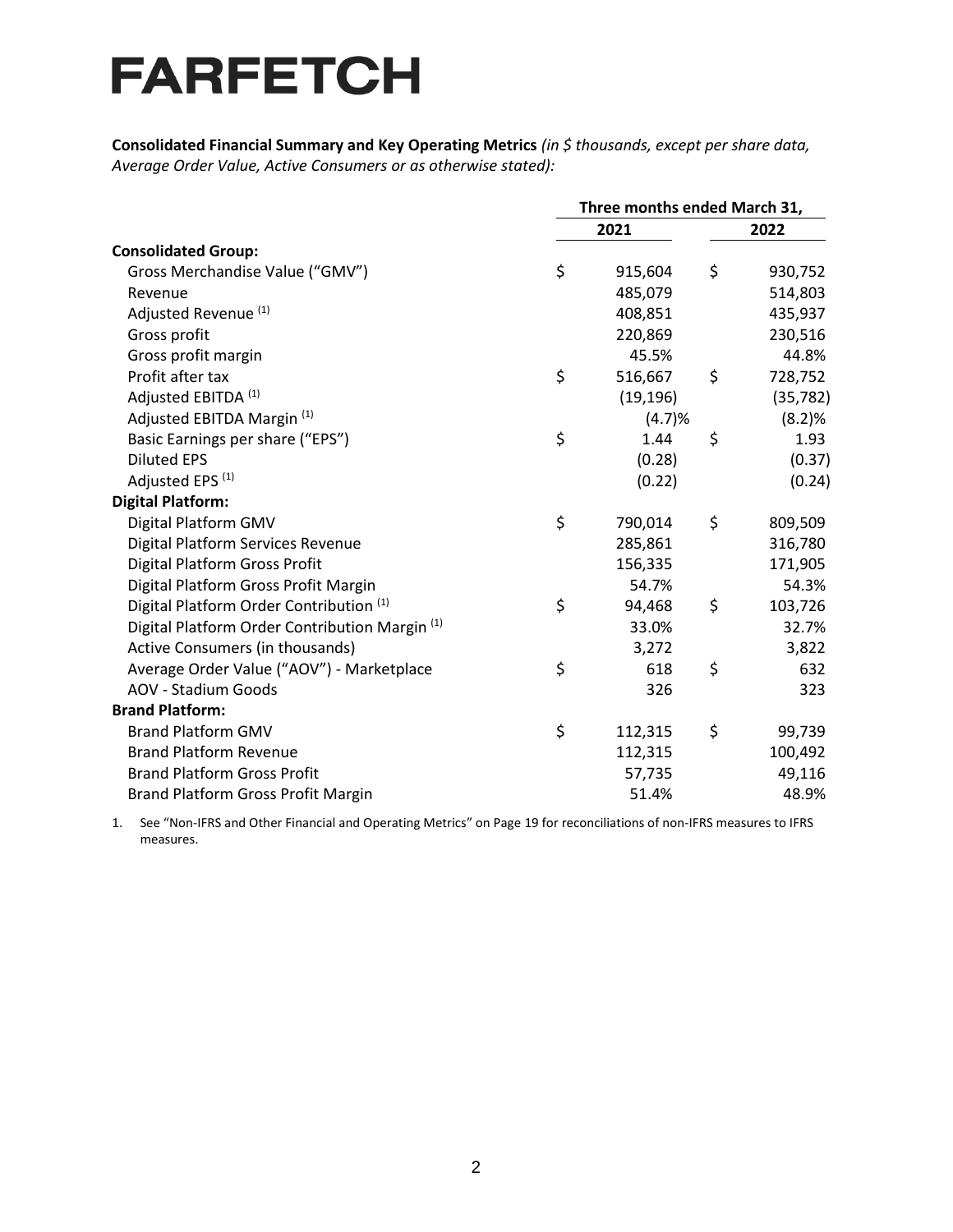#### **Recent Business Highlights**

#### Digital Platform

- Third-party transactions generated 83% of Digital Platform GMV at a take rate of 32.0% in first quarter 2022
- The Farfetch Marketplace continued to offer the most extensive selection of online luxury fashion to consumers from over 1,400 sellers, with both brand partners and multi-brand retailers increasing the stock units year-over-year to nearly 12 million units in first quarter 2022
- In April 2022, launched Beauty on the Marketplace, Browns and *Off-White*, offering consumers in Europe and the United States a crossover between fashion and beauty, with a curated selection of the industry's most sought-after beauty brands including CHANEL, Gucci and Tom Ford, among others
- Launched #YourChoiceYourFARFETCH brand campaign, which partnered with iconic celebrities, including Kim Cattrall and Josh Hartnett and renowned personalities to highlight unique fashion choices offered by the Marketplace
- Continued to partner with brands on campaigns highlighting their collections on the Marketplace including:
	- o *Dolce & Gabbana* for the launch of their new 'Renaissance' collection for womenswear and men's streetwear drops
	- o *Valentino Act 2 x Nataal* featuring musician Priya Ragu for International Women's Day
	- o Exclusive partnership with *Boghossian* which embedded 3D viewing technology in editorial content for the first time on the marketplace, bringing to life their high jewelry collection
- Announced global strategic partnership and investment into Neiman Marcus Group (NMG), which encompasses:
	- o Re-platforming the Bergdorf Goodman website and mobile application on Farfetch Platform Solutions (FPS)
	- o Neiman Marcus and Bergdorf Goodman joining the Farfetch Marketplace
	- o The adoption of selected FPS services by Neiman Marcus including foundational international services
	- $\circ$  Farfetch's \$200 million investment in NMG earmarked for digital growth and innovation initiatives
- In May 2022, FPS continued to expand its client roster with launch of *Jacob Cohen's* global monobrand e-commerce site
- In April 2022, acquired Wanna, a virtual try-on technology company, with the aim of expanding and scaling virtual try-on capabilities on the platform
- Stadium Goods launched two technology products aimed at increasing supply 'STADIUMSUPPLY' app and 'SOURCE by Stadium Goods' - which enable consignors to streamline their operations, as well as list and sell products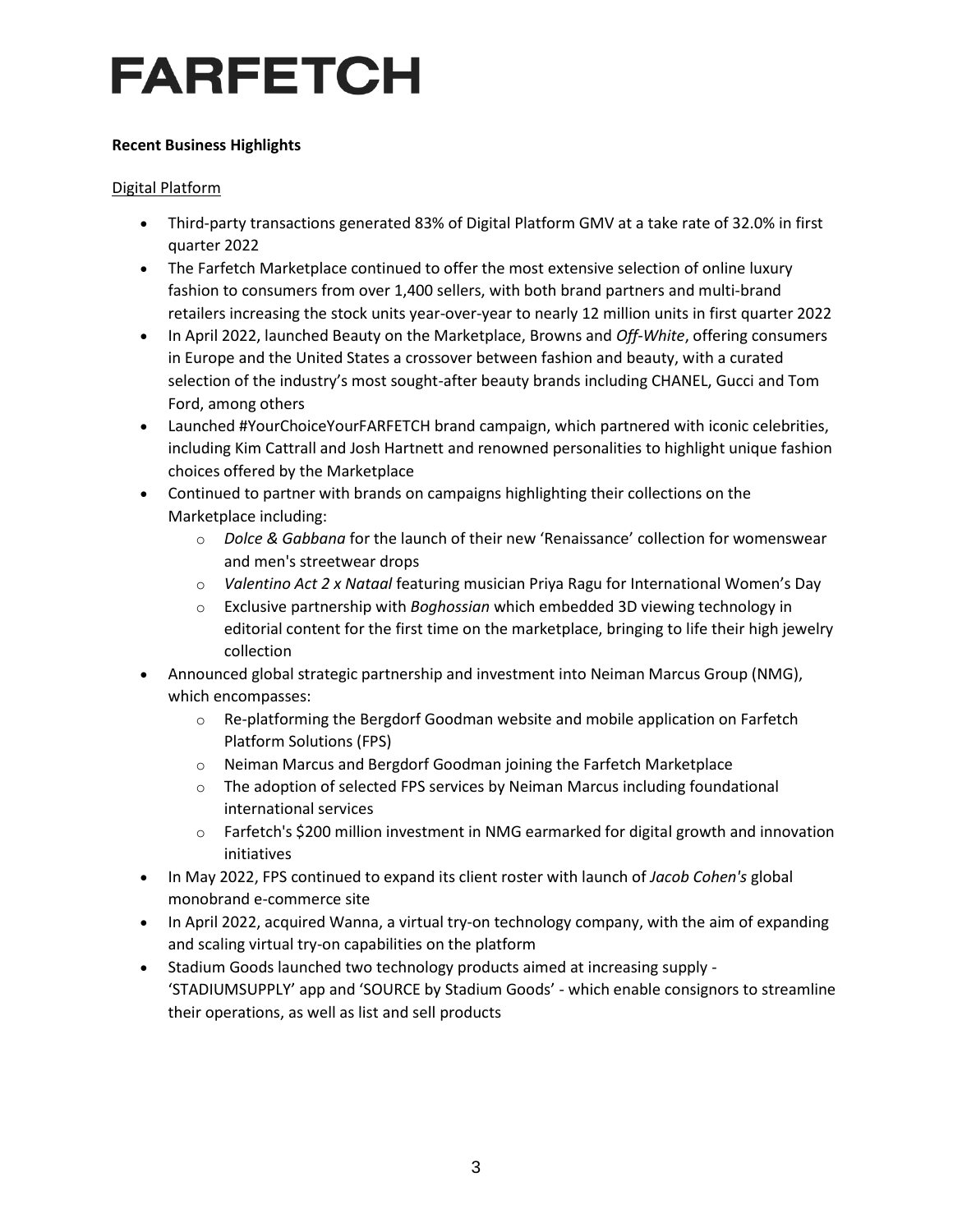### New Guards

- Appointed editor-in-chief of *Dazed*, Ibrahim Kamara, as Art & Image Director for *Off-White*, to join a collective of creatives in overseeing the artistic direction of the brand
- New Guards' brand portfolio continued to create culturally relevant collections:
	- o Showcased Fall-Winter 2022 collection for *Off-White* on runway show during Paris fashion week, and for *Palm Angels* and *Ambush* during Milan fashion week
	- o *Off-White* released 'Paperwork', its first beauty collection, which includes genderless fragrances, face and body solid pigments, and nail polishes
	- o *Off-White* partnered with footwear brand *Church's* to re-imagine their classic Burnwood brogues
	- o *Palm Angels* launched collaboration with rapper, Gunna
	- o *Ambush* launched its inaugural NFT collection, casting its POW! jewelry design in NFT form

#### Environmental, Social and Governance

- Donated \$250,000 to the UN Refugee Agency (UNHCR) to support its humanitarian efforts in Ukraine
- Beginning in 2022, developed criteria for our curated Conscious Beauty edit to enable consumers to make conscious choices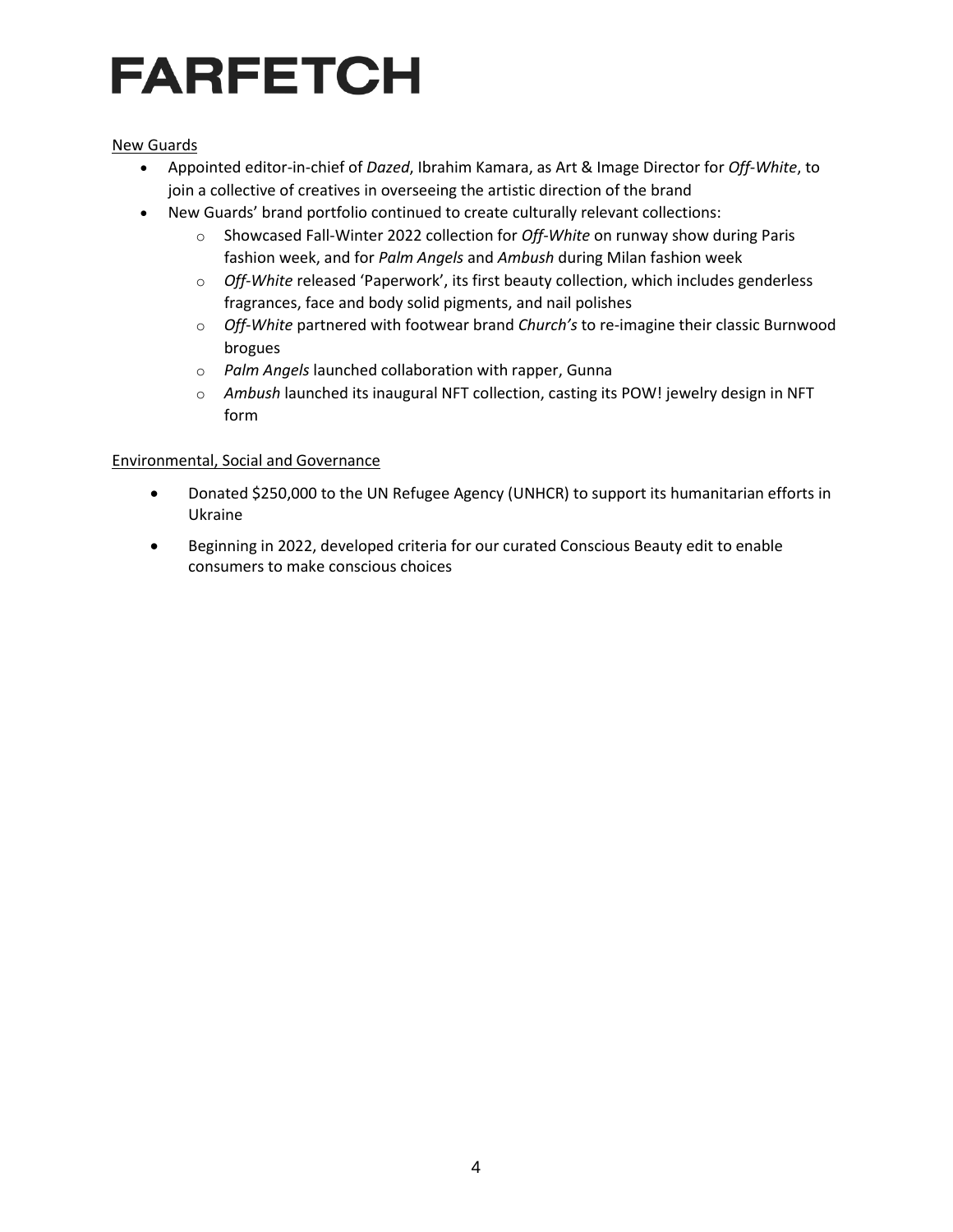#### **First Quarter 2022 Results Summary**

*Gross Merchandise Value (in thousands):*

|                           | Three months ended March 31, |         |  |         |
|---------------------------|------------------------------|---------|--|---------|
|                           |                              | 2021    |  | 2022    |
| Digital Platform GMV      |                              | 790.014 |  | 809,509 |
| <b>Brand Platform GMV</b> |                              | 112,315 |  | 99,739  |
| In-Store GMV              |                              | 13.275  |  | 21.504  |
| <b>GMV</b>                |                              | 915,604 |  | 930,752 |

GMV increased by \$15.2 million from \$915.6 million in first quarter 2021 to \$930.8 million in first quarter 2022, representing year-over-year growth of 1.7%. Digital Platform GMV increased by \$19.5 million from \$790.0 million in first quarter 2021 to \$809.5 million in first quarter 2022, representing year-over-year growth of 2.5%. Excluding the impact of changes in foreign exchange rates, Digital Platform GMV would have decreased 0.7% year-over-year.

First quarter 2022 Digital Platform GMV growth reflects order growth across the Marketplace, an increase in AOV from \$618 to \$632, driven by increases in full-priced item mix and number of items per order, as well as strong growth in the Americas, Middle East and Korea. This was offset by softer demand in other key markets including Russia, where trade was suspended from March 2022 with no indication of when trade might resume, and China, where continuing local COVID-19 restrictions continue to impact orders in Mainland China.

Brand Platform GMV decreased by 11.2% to \$99.7 million, due to continued delays in order shipments and resulting cancelations arising from the migration to a new warehouse partner. The transition was completed in May 2022, however, delayed shipments could negatively impact margins into second quarter 2022. The GMV decrease also includes a 4.5% decline due to changes in foreign exchange rates.

In-Store GMV increased by 62.0% to \$21.5 million, driven by additional openings of New Guards brands stores in the last twelve months as well as growth from existing stores.

*Revenue (in thousands):*

|                                               | Three months ended March 31, |         |  |         |  |  |
|-----------------------------------------------|------------------------------|---------|--|---------|--|--|
|                                               |                              | 2021    |  | 2022    |  |  |
| Digital Platform Services third-party revenue |                              | 181,057 |  | 195,139 |  |  |
| Digital Platform Services first-party revenue |                              | 104,804 |  | 121,641 |  |  |
| Digital Platform Services Revenue             |                              | 285,861 |  | 316,780 |  |  |
| Digital Platform Fulfilment Revenue           |                              | 76,228  |  | 78,866  |  |  |
| <b>Brand Platform Revenue</b>                 |                              | 112,315 |  | 100,492 |  |  |
| In-Store Revenue                              |                              | 10,675  |  | 18,665  |  |  |
| <b>Revenue</b>                                |                              | 485,079 |  | 514,803 |  |  |

Revenue increased by \$29.7 million year-over-year from \$485.1 million in first quarter 2021 to \$514.8 million in first quarter 2022, representing growth of 6.1%. The increase was primarily driven by 9.3% growth in Digital Platform Revenue to \$395.6 million and a 74.8% growth in In-Store Revenue, offset by a 10.5% decrease in Brand Platform Revenue to \$100.5 million.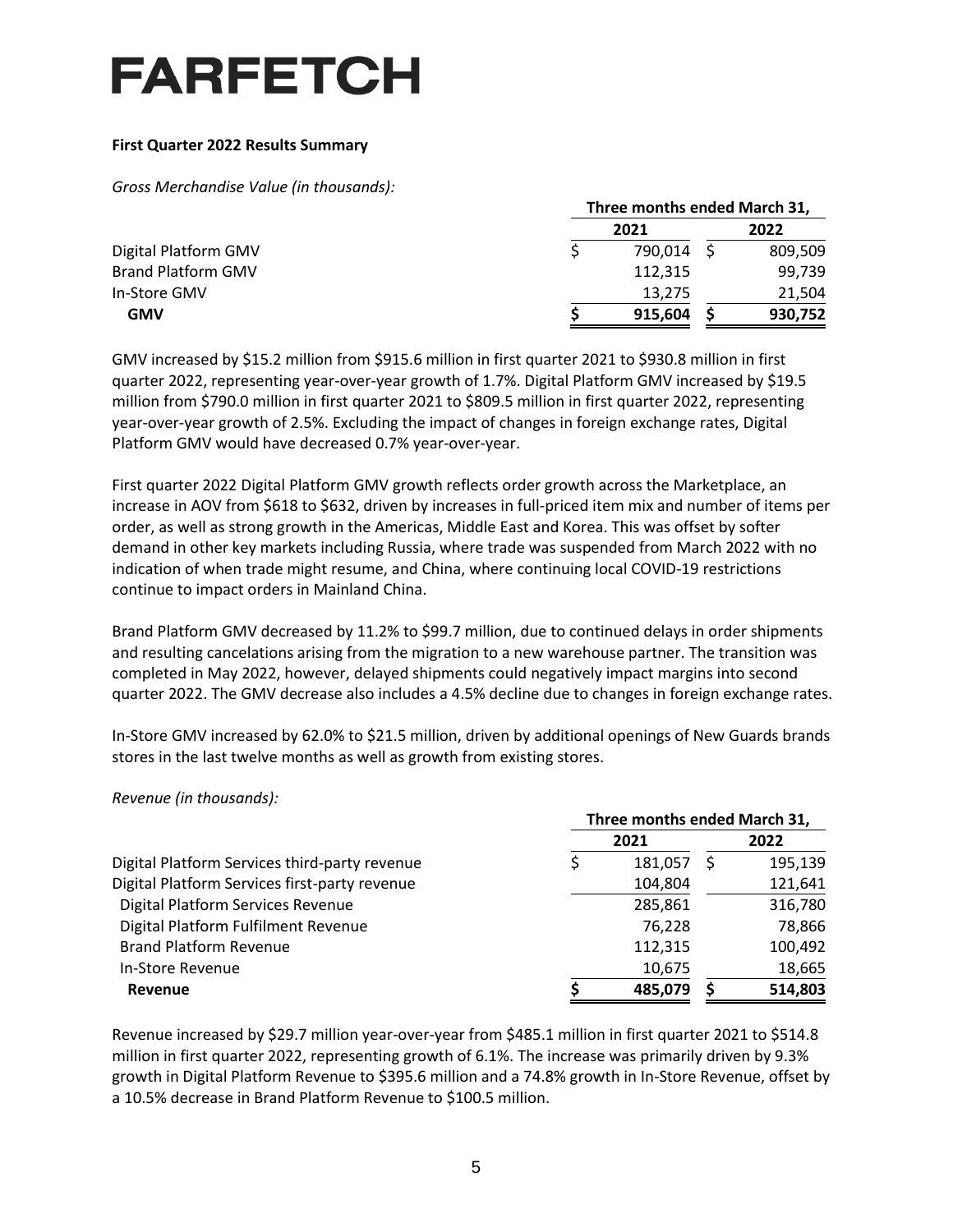Digital Platform Services Revenue increased by 10.8% ahead of the 2.5% overall growth in Digital Platform GMV, driven by first-party revenue, which increased 16.1%. Digital Platform Services thirdparty revenue increased ahead of GMV growth at 7.8% reflecting a higher take rate and higher growth in advertising revenue.

Digital Platform Fulfilment Revenue represents the pass-through to consumers of delivery and duties charges incurred by our global logistics solutions, net of any Farfetch-funded consumer promotions, subsidized shipping and incentives. Digital Platform Fulfilment Revenue increased 3.5% year-over-year, slightly above Digital Platform GMV growth of 2.5%, reflecting an increased pass-through of such costs to consumers in first quarter 2022.

Brand Platform Revenue decreased 10.5% primarily reflecting the decrease in Brand Platform GMV, partially offset by the addition of revenue from the Reebok partnership which commenced in March 2022.

#### *Cost of Revenue (in thousands):*

|                                                       | Three months ended March 31, |             |  |         |
|-------------------------------------------------------|------------------------------|-------------|--|---------|
|                                                       |                              | 2021        |  | 2022    |
| Digital Platform Services third-party cost of revenue |                              | $61,358$ \$ |  | 56,218  |
| Digital Platform Services first-party cost of revenue |                              | 68,168      |  | 88,657  |
| Digital Platform Services cost of revenue             |                              | 129,526     |  | 144,875 |
| Digital Platform Fulfilment cost of revenue           |                              | 76,228      |  | 78,866  |
| Brand Platform cost of revenue                        |                              | 54,580      |  | 51,376  |
| In-Store cost of goods sold                           |                              | 3,876       |  | 9,170   |
| <b>Cost of revenue</b>                                |                              | 264,210     |  | 284,287 |

Cost of revenue increased by \$20.1 million, or 7.6%, year-over-year from \$264.2 million in first quarter 2021 to \$284.3 million in first quarter 2022. The increase was driven by growth in Digital Platform Services cost of revenue, partially offset by a decrease in Brand Platform cost of revenue.

Digital Platform Services cost of revenue increased at a higher rate than Digital Platform Services Revenue primarily due to an increased mix of first-party revenue.

*Gross profit (in thousands):*

|                                           | Three months ended March 31, |         |  |         |  |  |
|-------------------------------------------|------------------------------|---------|--|---------|--|--|
|                                           |                              | 2021    |  | 2022    |  |  |
| Digital Platform third-party gross profit |                              | 119,699 |  | 138,921 |  |  |
| Digital Platform first-party gross profit |                              | 36,636  |  | 32,984  |  |  |
| Digital Platform Gross Profit             |                              | 156,335 |  | 171,905 |  |  |
| <b>Brand Platform Gross Profit</b>        |                              | 57,735  |  | 49,116  |  |  |
| In-Store Gross Profit                     |                              | 6,799   |  | 9,495   |  |  |
| <b>Gross profit</b>                       |                              | 220,869 |  | 230,516 |  |  |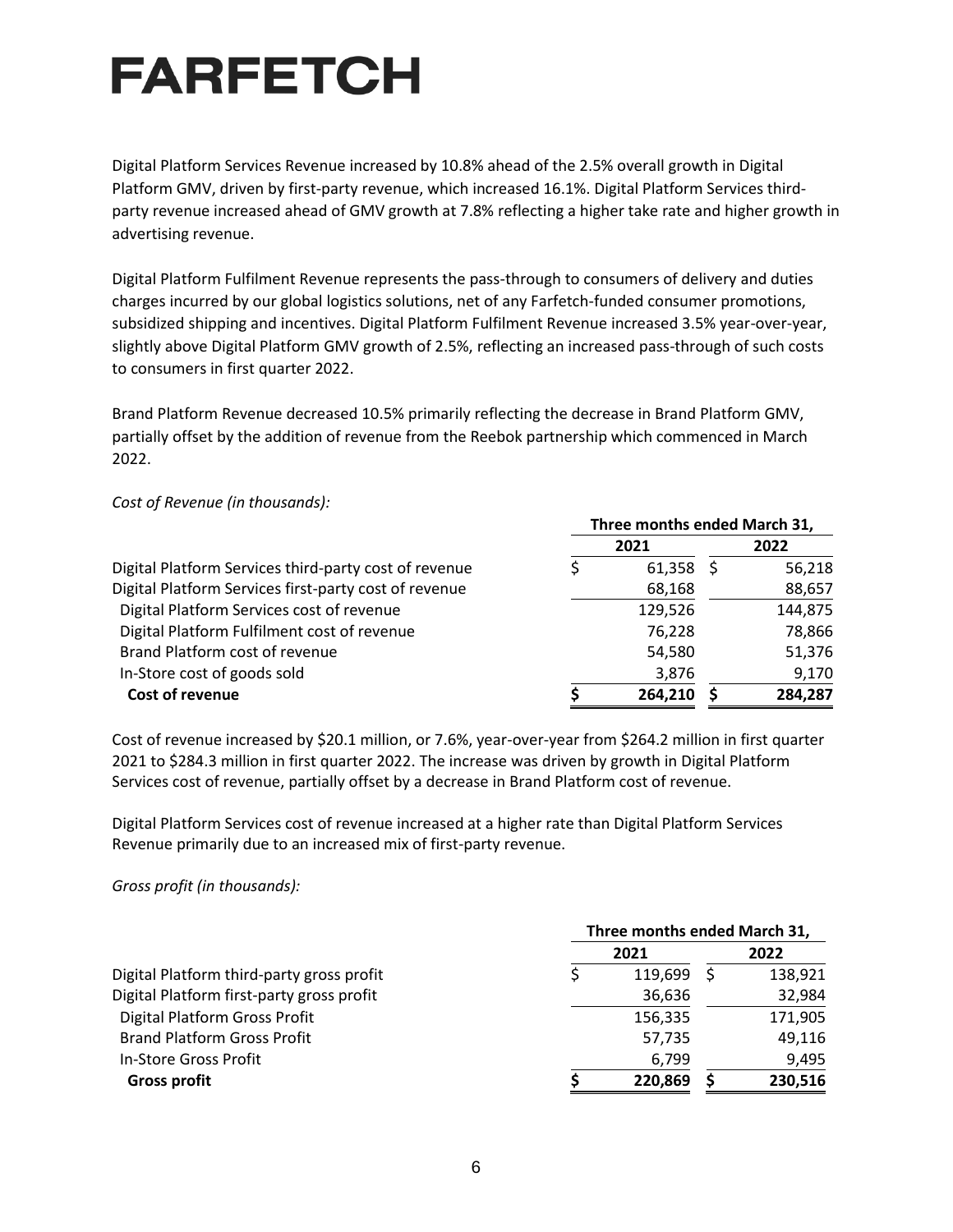Gross profit increased by \$9.6 million, or 4.4%, year-over-year, to \$230.5 million in first quarter 2022. Gross profit margin decreased 70 bps year-over-year to 44.8%, primarily driven by a reduction in Brand Platform Gross Profit Margin and mix, and a small decrease in Digital Platform Gross Profit Margin.

Digital Platform Gross Profit Margin decreased 40 bps to 54.3% in first quarter 2022 from 54.7% in first quarter 2021, as Digital Platform Services cost of revenue increased at a higher rate than Digital Platform Services Revenue. An increase in Digital Platform third-party gross profit margin was offset by a decrease in first-party gross profit margin primarily due to a lower mix of full-price items and an increase in stock clearance activity on Browns products resulting from 2022 season stock purchases in anticipation of higher levels of consumer demand.

Brand Platform Gross Profit Margin decreased 250 bps year-over-year to 48.9%, driven by a shift in product mix, additional inventory provisioning related to delayed deliveries, partially offset by the elimination of Palm Angels royalty costs from Brand Platform cost of revenue following the acquisition of 60% of the outstanding equity interests of Palm Angels S.r.l ("Palm Angels") the owner of the Palm Angels trademark.

*Selling, general and administrative expenses by type (in thousands):*

|                                             | Three months ended March 31, |         |  |         |  |
|---------------------------------------------|------------------------------|---------|--|---------|--|
|                                             |                              | 2021    |  | 2022    |  |
| Demand generation expense                   |                              | 61,867  |  | 68,179  |  |
| Technology expense                          |                              | 33,532  |  | 34,103  |  |
| Share-based payments                        |                              | 40.516  |  | 35,407  |  |
| Depreciation and amortization               |                              | 53,992  |  | 81,495  |  |
| General and administrative                  |                              | 144,666 |  | 164,016 |  |
| Other items                                 |                              | 4,721   |  | 8,191   |  |
| Selling, general and administrative expense |                              | 339,294 |  | 391,391 |  |

Demand generation expense increased \$6.3 million year-over-year to \$68.2 million in first quarter 2022 and remained relatively flat as a percentage of Digital Platform Services Revenue at 21.5% compared to 21.6% in first quarter 2021. This was driven by our investment in acquiring and engaging customers in paid channels, and reflects continued cost inflation in digital marketing channels and our redistribution of spend as we continue to implement measures in response to the impact of Apple's recent iOS privacy measures, to channels which exhibited higher unit costs, on average.

Technology expense primarily relates to maintenance and operations of our platform features and services, as well as software, hosting and infrastructure expenses, which includes three globally distributed data centers, including one in Shanghai, which support the processing of our growing base of transactions. Technology expense increased by \$0.6 million, or 1.7%, in first quarter 2022 year-over-year driven by an increase in technology staff headcount and software and hosting costs to support growth.

Our total investment in technology, which includes investments in longer term development projects which are treated as capital items, was 14.9% of Adjusted Revenue in first quarter 2022, as compared to 14.0% in first quarter 2021, reflecting our investment in Beauty, which launched during the first quarter 2022.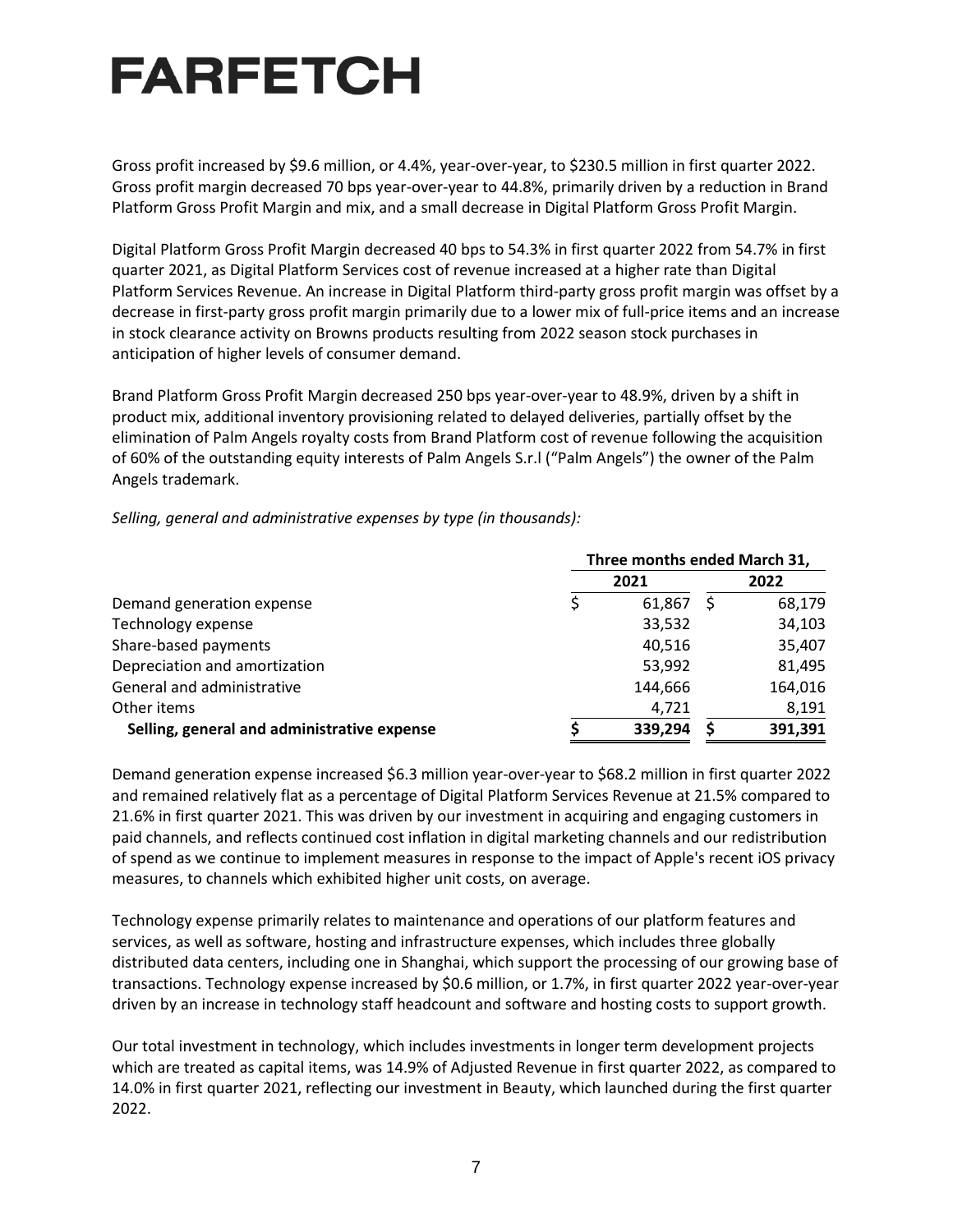Depreciation and amortization expense increased by \$27.5 million, or 50.9%, year-over-year from \$54.0 million in first quarter 2021 to \$81.5 million in first quarter 2022. Amortization expense increased principally due to increased technology investments, where qualifying technology development costs are capitalized and amortized over their useful lives, as well as amortization of the \$364.1 million intangible asset recognized in relation to the Reebok partnership beginning in March 2022. The Reebok partnership intangible asset, and a corresponding financial liability for the same amount, will be amortized over the 11-year life of the agreement. Depreciation expense increased primarily as a result of new stores and office leases entered into within the last twelve months.

Share-based payments decreased by \$5.1 million, or 12.6% year-over-year in first quarter 2022 due to the decreased cost of employment related taxes and cash-settled awards, primarily as a result of the share price movement, partially offset by grants of equity-settled awards, including the performancebased restricted share unit ("PSU") award granted to the Company's Founder, Chairman and CEO, José Neves in May 2021.

General and administrative expense increased by \$19.3 million, or 13.3%, year-over-year in first quarter 2022, reflecting investments made towards our longer-term strategic initiatives including marketing initiatives to support Farfetch brand marketing and New Guards brands through campaigns and shows, which were not incurred in the prior year period due to COVID-19 restrictions. This was alongside an increase in warehousing costs as we scale our operations to support our Fulfilment by Farfetch strategy and the launch of Beauty, as well as market pressures on employee compensation which, also impacted technology expense. This was partially offset by a \$25.2 million gain arising on settlement of our 2022 foreign exchange hedges, which were in position to cover our future receipts of Russian rubles, but were closed out as we no longer expect to receive rubles for the foreseeable future.

General and administrative expense increased as a percentage of Adjusted Revenue to 37.6% compared to 35.4% in first quarter 2021 primarily driven by slower growth in Adjusted Revenue in addition to investments towards our strategic initiatives to build our brand and launch our Beauty category.

*Gains on items held at fair value and remeasurements (in thousands):* 

|                                                               | Three months ended March 31, |         |
|---------------------------------------------------------------|------------------------------|---------|
|                                                               | 2021                         | 2022    |
| Remeasurement gains on put and call option liabilities        | 28,696                       | 365,941 |
| Fair value gains on embedded derivative liabilities           | 630,390                      | 542,490 |
| Fair value remeasurement of previously held equity interest   | 784                          |         |
| Fair value remeasurement of equity investment carried at fair |                              |         |
| value through profit or loss ("FVTPL")                        |                              | 1,468   |
| Loss on disposal of investment carried at FVTPL               |                              | (1,639) |
| Gains on items held at fair value and remeasurements          | 659.870                      | 908,260 |
|                                                               |                              |         |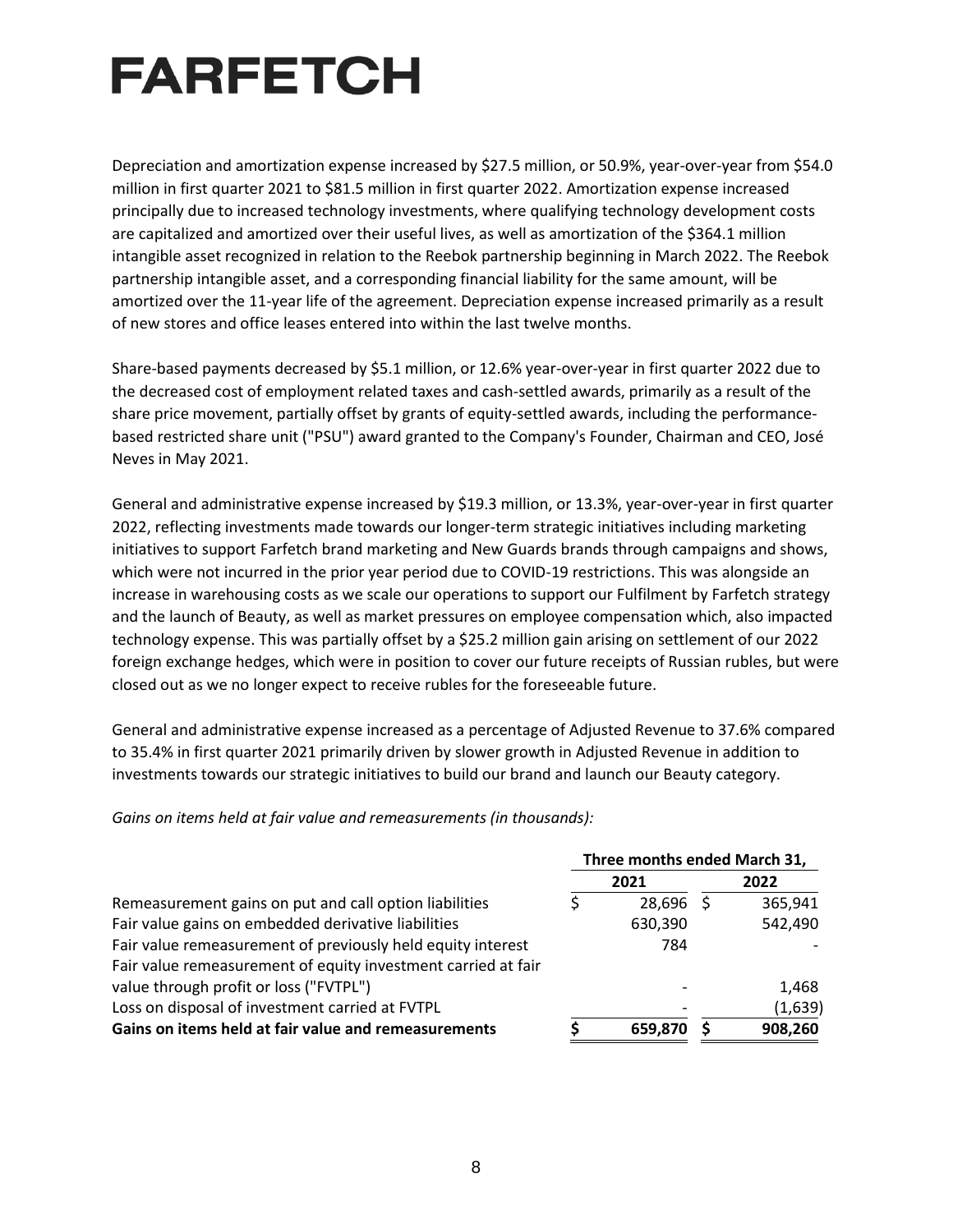The \$365.9 million of remeasurement gains on put and call option liabilities in first quarter 2022 related to \$271.4 million gain on the remeasurement of the put and call option resulting from the November 2020 strategic agreement with Alibaba Group Holding Limited ("Alibaba Group") and Compagnie Financiere Richemont SA ("Richemont"), a \$105.8 million remeasurement gain in connection with Chalhoub Group's put option over their non-controlling interest in Farfetch International Limited, partially offset by a \$6.1 million loss on the remeasurement of the put and call option over the 40% of the share capital in Palm Angels not owned by New Guards and a \$5.1 million loss on the remeasurement of the put option over Alanui. S.r.l.

The \$542.5 million of fair value gains on embedded derivative liabilities in first quarter 2022 were primarily driven by the decrease in our share price during the period. The fair value gains on embedded derivative liabilities in first quarter 2022 is comprised of the following revaluation gains on our convertible senior notes: (i) \$65.5 million fair value gains related to \$250 million 5.00% notes due in 2025 (the "February 2020 Notes"); (ii) \$362.1 million fair value gains related to \$400 million 3.75% notes due in 2027 (the "April 2020 Notes"); and, (iii) \$115.0 million fair value gains related to \$600 million 0.00% notes due in 2030 (the "November 2020 Notes"). These notes have provided strong liquidity to fund ongoing capital needs and invest in various growth initiatives.

The \$630.4 million fair value gains on embedded derivative liabilities in first quarter 2021 were primarily driven by the decrease in our share price during the period. The fair value gains on embedded derivative liabilities in first quarter 2021 were comprised of \$214.3 million fair value gains related to the February 2020 Notes; \$256.4 million fair value gains related to the April 2020 Notes; and \$159.6 million fair value gains related to the November 2020 Notes.

The \$28.7 million of remeasurement gains in first quarter 2021 related to the remeasurement gain in connection with the Chalhoub Group's put option over the non-controlling interest in Farfetch International Limited.

#### **Profit After Tax**

Profit after tax increased by \$212.1 million year-over-year from \$516.7 million to \$728.8 million in first quarter 2022. The increase was primarily driven by gains on items held at fair value and remeasurements, which increased \$248.4 million year-over-year.

#### **EPS and Diluted EPS**

First quarter 2022 basic EPS was \$1.93 and diluted EPS was \$(0.37). Diluted EPS assumes a full conversion of the convertible notes into shares, and that the Chalhoub liability and Farfetch China Holdings Ltd ("Farfetch China") liability held on the statement of financial position at March 31, 2022 would have been settled in shares at the beginning of the first quarter 2022. As such, diluted EPS excludes the gains on items held at fair value and interest costs related to the Chalhoub liability, Farfetch China liability and the convertible notes, net of any applicable tax, while including all outstanding equity instruments that have a dilutive impact.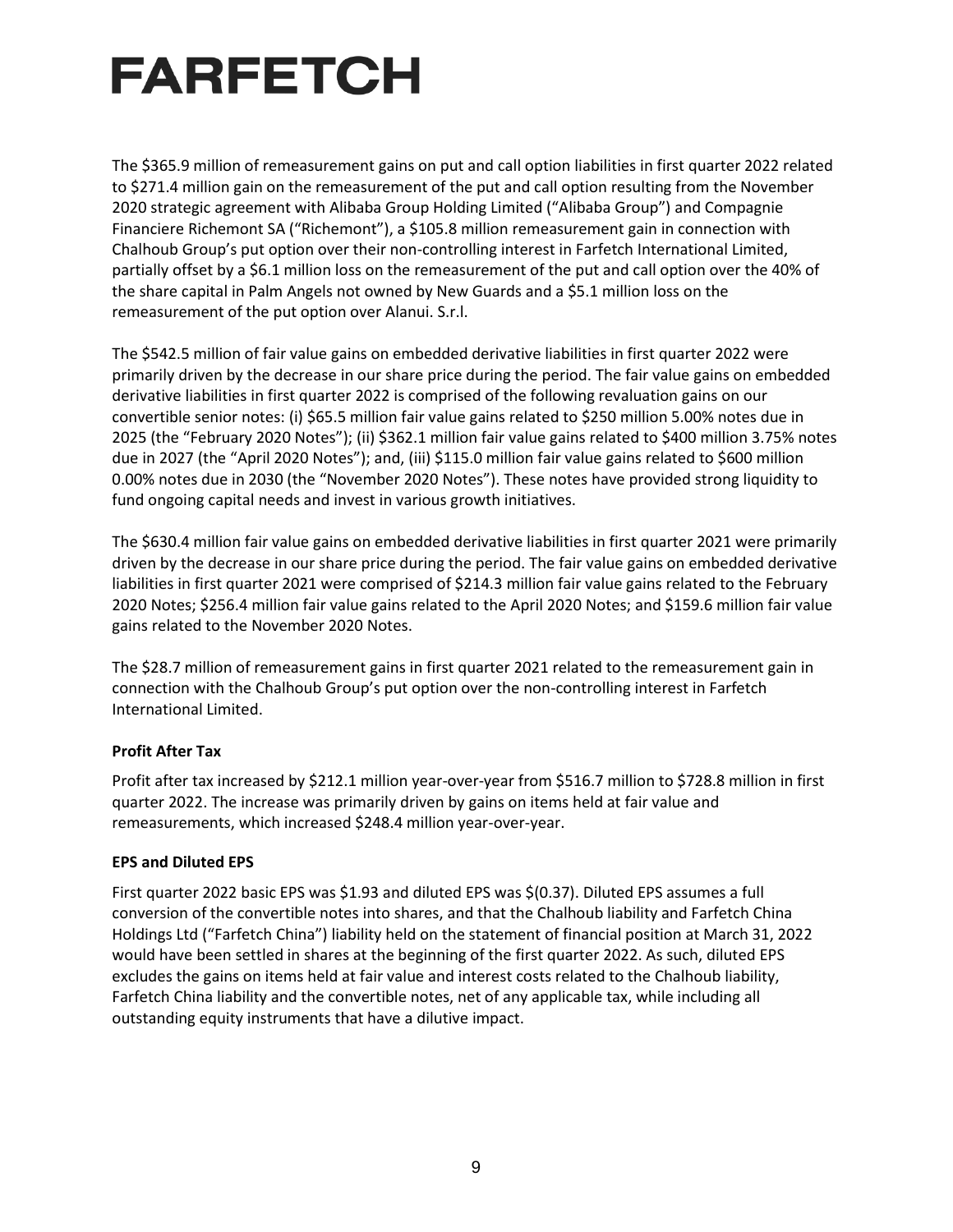#### **Adjusted EBITDA and Adjusted EBITDA Margin**

Adjusted EBITDA declined by \$16.6 million to \$(35.8) million and Adjusted EBITDA Margin declined from (4.7)% to (8.2)% in first quarter 2022 driven by the decline in Brand Platform Revenue.

#### **Liquidity**

At March 31, 2022, cash and cash equivalents were \$938.0 million, a decrease of \$425.1 million compared to \$1,363.1 million at December 31, 2021. The decrease in cash and cash equivalents was primarily related to funding working capital and cash payments for business acquisitions.

#### **Post Balance Sheet Events**

On April 5, 2022, Farfetch completed the acquisition of Wannaby Inc., trading under the name of Wanna, which provides immersive augmented reality and virtual try on technology for the luxury fashion industry at scale. Total consideration of \$29.4 million comprised \$24.5 million in cash, subject to closing accounting adjustments, and \$4.9 million in shares, based on the Farfetch share price as at the acquisition date. The share consideration is subject to service conditions for certain management team members and employees of Wannaby Inc. remaining with the Company after the acquisition.

On April 5, 2022, Farfetch announced a global strategic partnership with Neiman Marcus Group, the largest omnichannel luxury retailer in the U.S. and the parent of brands including Neiman Marcus and Bergdorf Goodman. The partnership builds on Farfetch's Luxury New Retail vision and advances NMG's pioneering strategy to revolutionize integrated luxury retail. As part of its commitment to the partnership, Farfetch will make a minority common equity investment of up to \$200.0 million in NMG.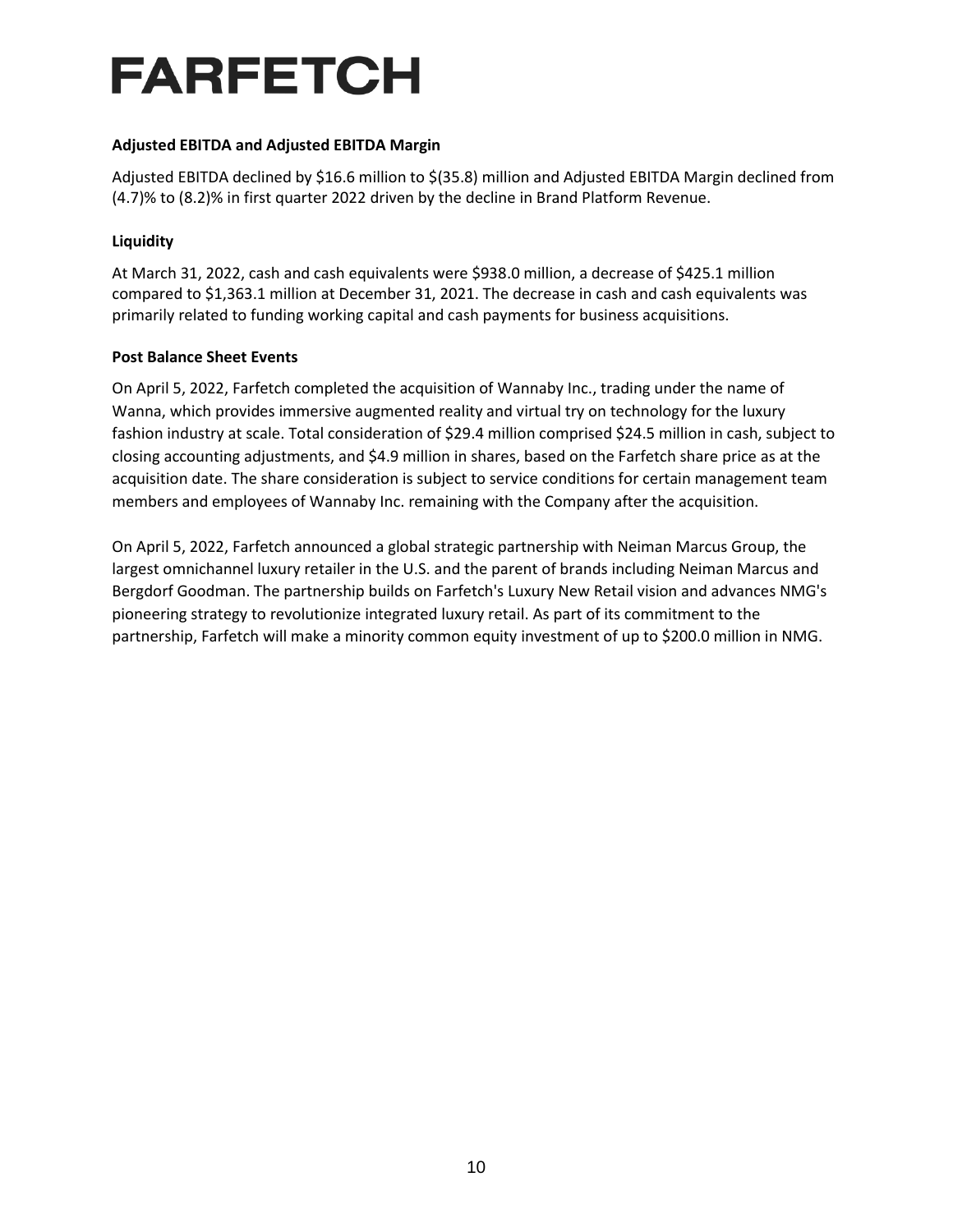#### **Outlook**

The following forward-looking statements reflect Farfetch's expectations as of May 26, 2022.

For Full Year 2022:

- Digital Platform GMV growth of 5% to 10% year-over-year
- Brand Platform GMV growth of 10% to 15% year-over-year
- Adjusted EBITDA margin of 0% to 1%

Uncertainties resulting from the impact of the COVID-19 pandemic, macroeconomic factors and geopolitical turmoil, including the war in Ukraine, could have material impacts on our future performance and projections. These factors could potentially impact our future performance include, among others:

- Disruptions to our operations, fulfilment network, and shipments;
- weakened consumer sentiment and discretionary income arising from various macroeconomic conditions;
- increased costs to support our operations;
- slowing e-commerce consumer activity as vaccinations gain acceptance and populations resume to pre-pandemic activities and lifestyles; and
- reduced demand for our offerings and services.

#### **Conference Call Information**

Farfetch Limited will host a conference call today, May 26, 2022, at 4:30 p.m. Eastern Time to discuss the Company's results as well as expectations about Farfetch's business. Listeners may access the live conference call via audio webcast at http://farfetchinvestors.com, where listeners can also access Farfetch's earnings press release and slide presentation. Following the call, a replay of the webcast will be available at the same website for at least 30 days.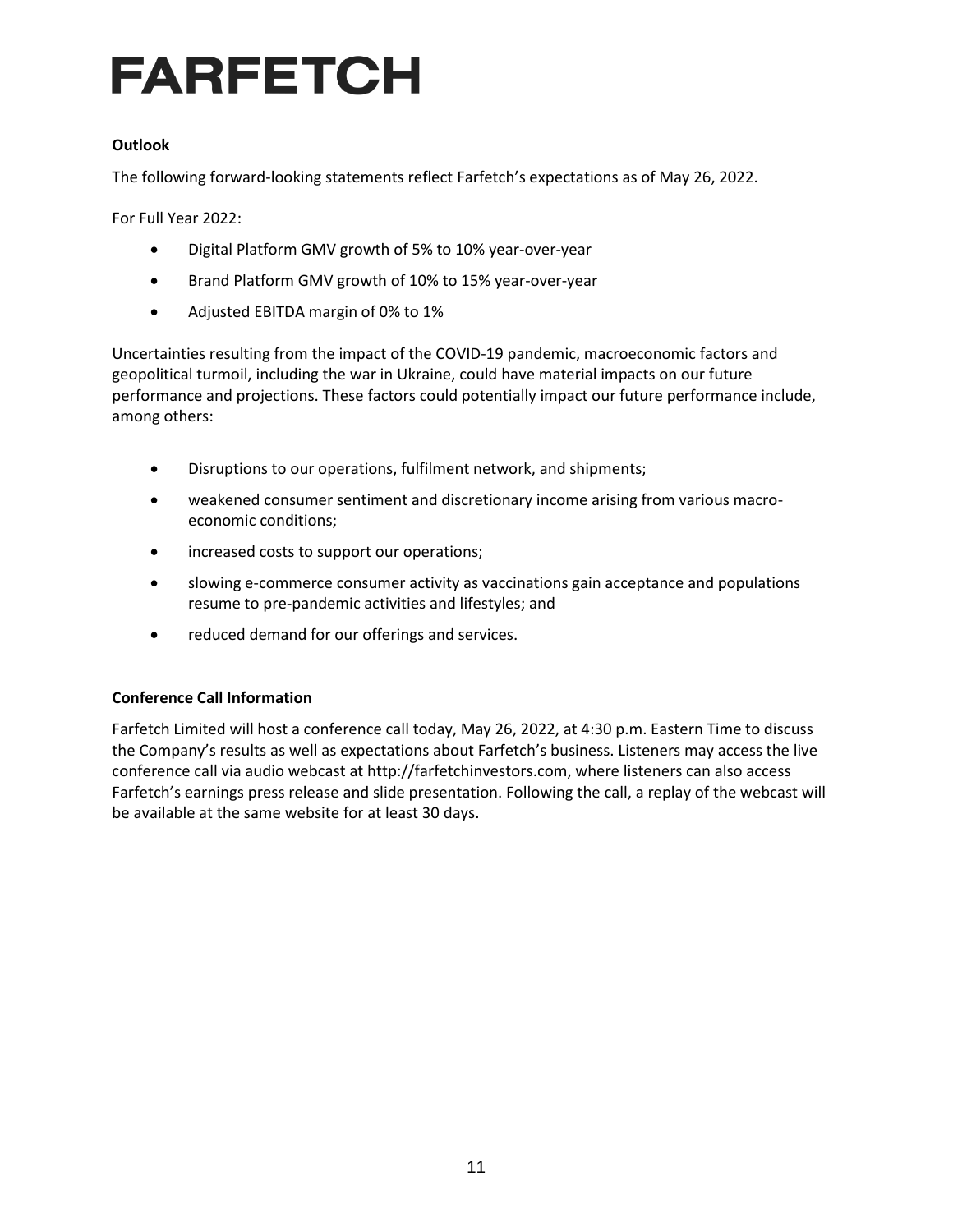**Unaudited interim condensed consolidated statement of operations for the three months ended March 31**

*(in \$ thousands, except share and per share data)*

|                                                                 | 2021        | 2022        |  |  |
|-----------------------------------------------------------------|-------------|-------------|--|--|
| <b>Revenue</b>                                                  | 485,079     | 514,803     |  |  |
| Cost of revenue                                                 | (264, 210)  | (284, 287)  |  |  |
| <b>Gross profit</b>                                             | 220,869     | 230,516     |  |  |
| Selling, general and administrative expenses                    | (339, 294)  | (391, 391)  |  |  |
| <b>Operating loss</b>                                           | (118, 425)  | (160, 875)  |  |  |
| Gains on items held at fair value and remeasurements            | 659,870     | 908,260     |  |  |
| Share of results of associates                                  | (69)        | 18          |  |  |
| Finance income                                                  | 1,019       | 1,846       |  |  |
| Finance costs                                                   | (25, 679)   | (17, 406)   |  |  |
| Profit before tax                                               | 516,716     | 731,843     |  |  |
| Income tax expense                                              | (49)        | (3,091)     |  |  |
| <b>Profit after tax</b>                                         | 516,667     | 728,752     |  |  |
| Profit after tax attributable to:                               |             |             |  |  |
| Equity holders of the parent                                    | 511,236     | 734,326     |  |  |
| Non-controlling interests                                       | 5,431       | (5, 574)    |  |  |
|                                                                 | 516,667     | 728,752     |  |  |
| Earnings/(loss) per share attributable to equity holders of the |             |             |  |  |
| parent                                                          |             |             |  |  |
| <b>Basic</b>                                                    | 1.44        | 1.93        |  |  |
| <b>Diluted</b>                                                  | (0.28)      | (0.37)      |  |  |
| Weighted-average shares outstanding                             |             |             |  |  |
| <b>Basic</b>                                                    | 355,052,843 | 381,341,974 |  |  |
| Diluted                                                         | 457,887,449 | 466,083,711 |  |  |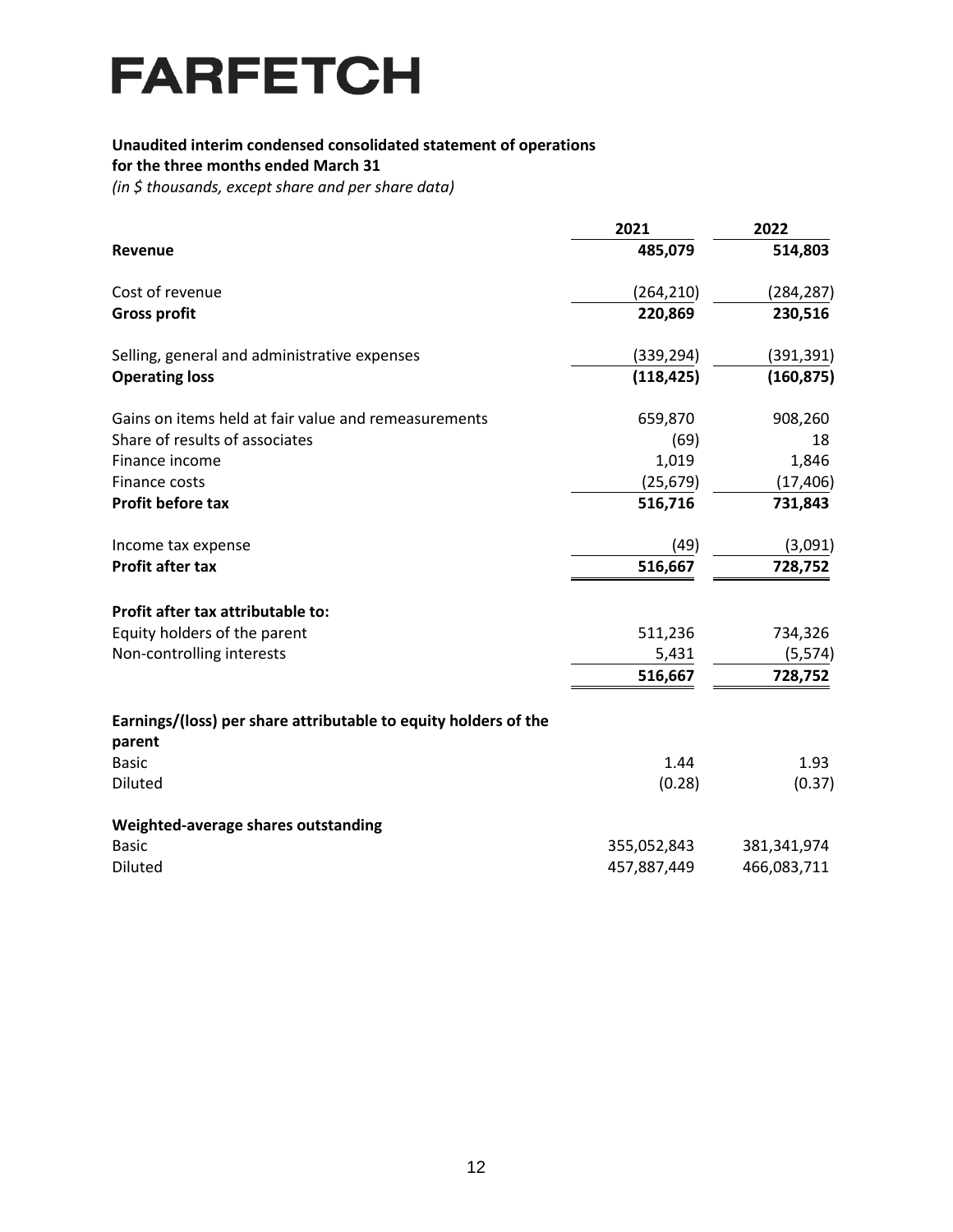#### **Unaudited interim condensed consolidated statement of comprehensive income/(loss) for the three months ended March 31**

*(in \$ thousands)*

|                                                                  | 2021     | 2022      |
|------------------------------------------------------------------|----------|-----------|
| <b>Profit after tax</b>                                          | 516,667  | 728,752   |
| Other comprehensive income/(loss):                               |          |           |
| Items that may be subsequently reclassified to the consolidated  |          |           |
| statement of operations (net of tax):                            |          |           |
| Exchange (loss)/gain on translation of foreign operations        | (7, 281) | 2,923     |
| Gain on cash flow hedges recognized in equity                    | 6,273    | 1,107     |
| (Gain)/loss on cash flow hedges reclassified and reported in net |          |           |
| profit                                                           | (2,691)  | 5,856     |
| Loss on cash flow hedges recognized in equity - time value       | (1,897)  |           |
| Hedge discontinuation gains transferred to statement of          |          |           |
| operations                                                       |          | (23,387)  |
| Other comprehensive loss for the period, net of tax              | (5, 596) | (13, 501) |
| Total comprehensive income for the period, net of tax            | 511,071  | 715,251   |
| Total comprehensive income/(loss) attributable to:               |          |           |
| Equity holders of the parent                                     | 508,106  | 720,810   |
| Non-controlling interests                                        | 2,965    | (5, 559)  |
|                                                                  | 511,071  | 715,251   |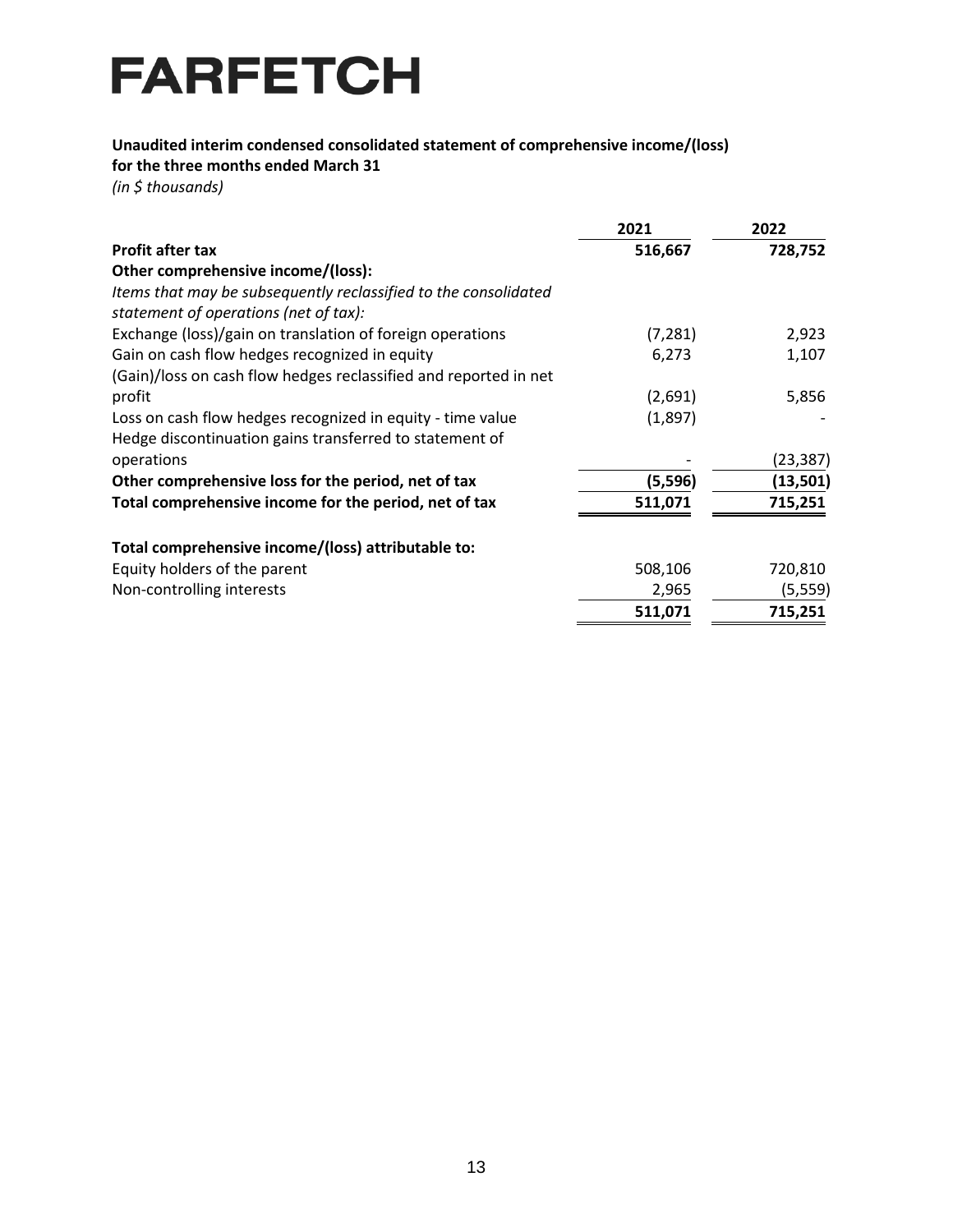#### **Unaudited interim condensed consolidated statement of financial position**

*(in \$ thousands)*

|                                             | December 31, |           |
|---------------------------------------------|--------------|-----------|
|                                             | 2021         | 2022      |
| <b>Non-current assets</b>                   |              |           |
| Other receivables                           | 31,225       | 18,354    |
| Deferred tax assets                         | 13,334       | 14,935    |
| Intangible assets                           | 1,359,657    | 1,742,564 |
| Property, plant and equipment               | 97,063       | 95,674    |
| Right-of-use assets                         | 195,549      | 203,072   |
| Investments                                 | 17,937       | 17,701    |
| Investments in associates                   | 69           | 87        |
| <b>Total non-current assets</b>             | 1,714,834    | 2,092,387 |
| <b>Current assets</b>                       |              |           |
| Inventories                                 | 255,664      | 301,116   |
| Trade and other receivables                 | 374,706      | 422,199   |
| Current tax assets                          | 10,201       | 15,205    |
| Short term investments                      | 99,971       | 99,642    |
| Derivative financial assets                 | 8,010        | 2,404     |
| Cash and cash equivalents                   | 1,363,128    | 937,969   |
| <b>Total current assets</b>                 | 2,111,680    | 1,778,535 |
| <b>Total assets</b>                         | 3,826,514    | 3,870,922 |
| <b>Liabilities and equity</b>               |              |           |
| <b>Non-current liabilities</b>              |              |           |
| Provisions                                  | 60,545       | 25,223    |
| Deferred tax liabilities                    | 156,025      | 151,090   |
| Lease liabilities                           | 180,915      | 187,761   |
| Employee benefit obligations                | 12,948       | 6,554     |
| Derivative financial liabilities            | 872,428      | 329,938   |
| <b>Borrowings</b>                           | 515,804      | 530,116   |
| Put and call option liabilities             | 836,609      | 380,975   |
| Other financial liabilities                 | 13,367       | 345,027   |
| <b>Total non-current liabilities</b>        | 2,648,641    | 1,956,684 |
| <b>Current liabilities</b>                  |              |           |
| Trade and other payables                    | 806,406      | 648,639   |
| Provisions                                  | 14,585       | 10,300    |
| Current tax liability                       | 5,189        | 23,241    |
| Lease liabilities                           | 33,594       | 34,437    |
| Employee benefit obligations                | 8,296        | 3,351     |
| Derivative financial liabilities            | 21,118       | 32,442    |
| Put and call option liabilities             | 8,321        | 95,828    |
| Other financial liabilities                 | 9,748        | 17,406    |
| <b>Total current liabilities</b>            | 907,257      | 865,644   |
| <b>Total liabilities</b>                    | 3,555,898    | 2,822,328 |
| <b>Equity</b>                               |              |           |
| Equity attributable to owners of the parent | 88,608       | 870,693   |
| Non-controlling interests                   | 182,008      | 177,901   |
| <b>Total equity</b>                         | 270,616      | 1,048,594 |
| <b>Total equity and liabilities</b>         | 3,826,514    | 3,870,922 |
|                                             |              |           |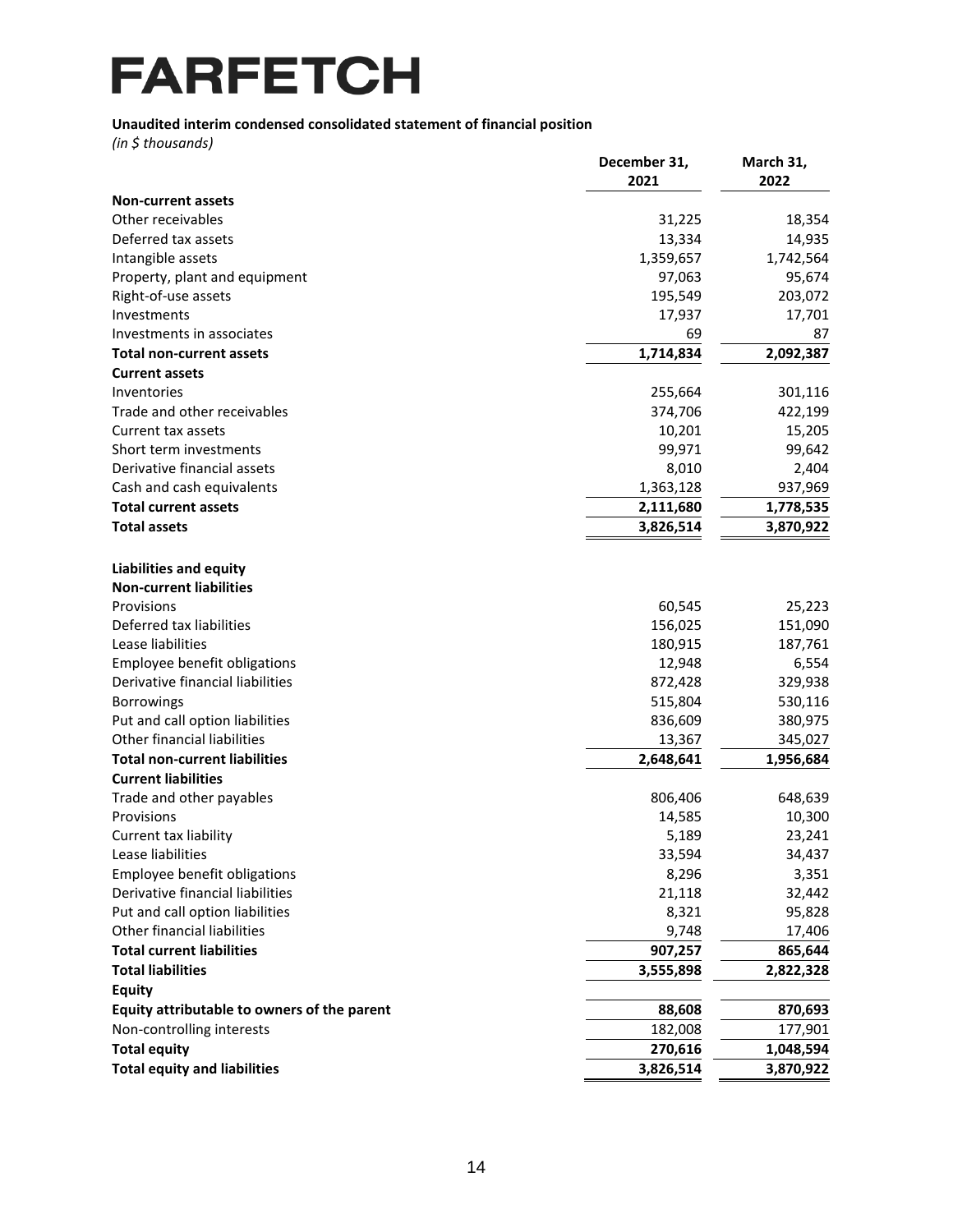#### **Unaudited interim condensed consolidated statement of cash flows**

**for the three months ended March 31**

*(in \$ thousands)*

|                                                                  | 2021       | 2022       |
|------------------------------------------------------------------|------------|------------|
| Cash flows from operating activities                             |            |            |
| <b>Operating loss</b>                                            | (118, 425) | (160, 875) |
| Adjustments to reconcile operating loss to net cash outflow from |            |            |
| operating activities:                                            |            |            |
| Depreciation                                                     | 11,158     | 13,268     |
| Amortization                                                     | 42,834     | 68,227     |
| Non-cash employee benefits expense                               | 44,399     | 66,226     |
| Impairment of investments                                        | 67         | 65         |
| Change in working capital                                        |            |            |
| Increase in receivables                                          | (73, 179)  | (45, 536)  |
| Increase in inventories                                          | (25, 658)  | (43, 720)  |
| Decrease in payables                                             | (114, 166) | (167, 150) |
| Change in other assets and liabilities                           |            |            |
| Increase in non-current receivables                              | (213)      | (439)      |
| Decrease in other liabilities                                    | (32, 879)  | (40, 448)  |
| Decrease in provisions                                           | (17, 537)  | (26, 171)  |
| Increase in derivative financial instruments                     | 2,409      | 45         |
| Income taxes paid                                                | (771)      | (213)      |
| Net cash outflow from operating activities                       | (281, 961) | (336, 721) |
| Cash flows from investing activities                             |            |            |
| Acquisition of subsidiary, net of cash acquired                  |            | (45, 471)  |
| Payments for property, plant and equipment                       | (5, 379)   | (4,892)    |
| Payments for intangible assets                                   | (24, 736)  | (25, 649)  |
| Payments for investments                                         | (9, 107)   |            |
| Interest received                                                | 938        | 1,140      |
| Net cash outflow from investing activities                       | (38, 284)  | (74, 872)  |
| <b>Cash flows from financing activities</b>                      |            |            |
| Repayment of the principal elements of lease payments            | (5,630)    | (8,096)    |
| Interest paid and fees paid on loans                             | (5,265)    | (2,918)    |
| Settlement of equity-based awards                                |            | (4,409)    |
| Proceeds from exercise of employee share-based awards            | 13,086     | 949        |
| Net cash inflow/(outflow) from financing activities              | 2,191      | (14, 474)  |
| Net decrease in cash and cash equivalents                        | (318,054)  | (426,067)  |
| Cash and cash equivalents at the beginning of the period         | 1,573,421  | 1,363,128  |
| Effects of exchange rate changes on cash and cash equivalents    | (7, 787)   | 908        |
| Cash and cash equivalents at end of period                       | 1,247,580  | 937,969    |
|                                                                  |            |            |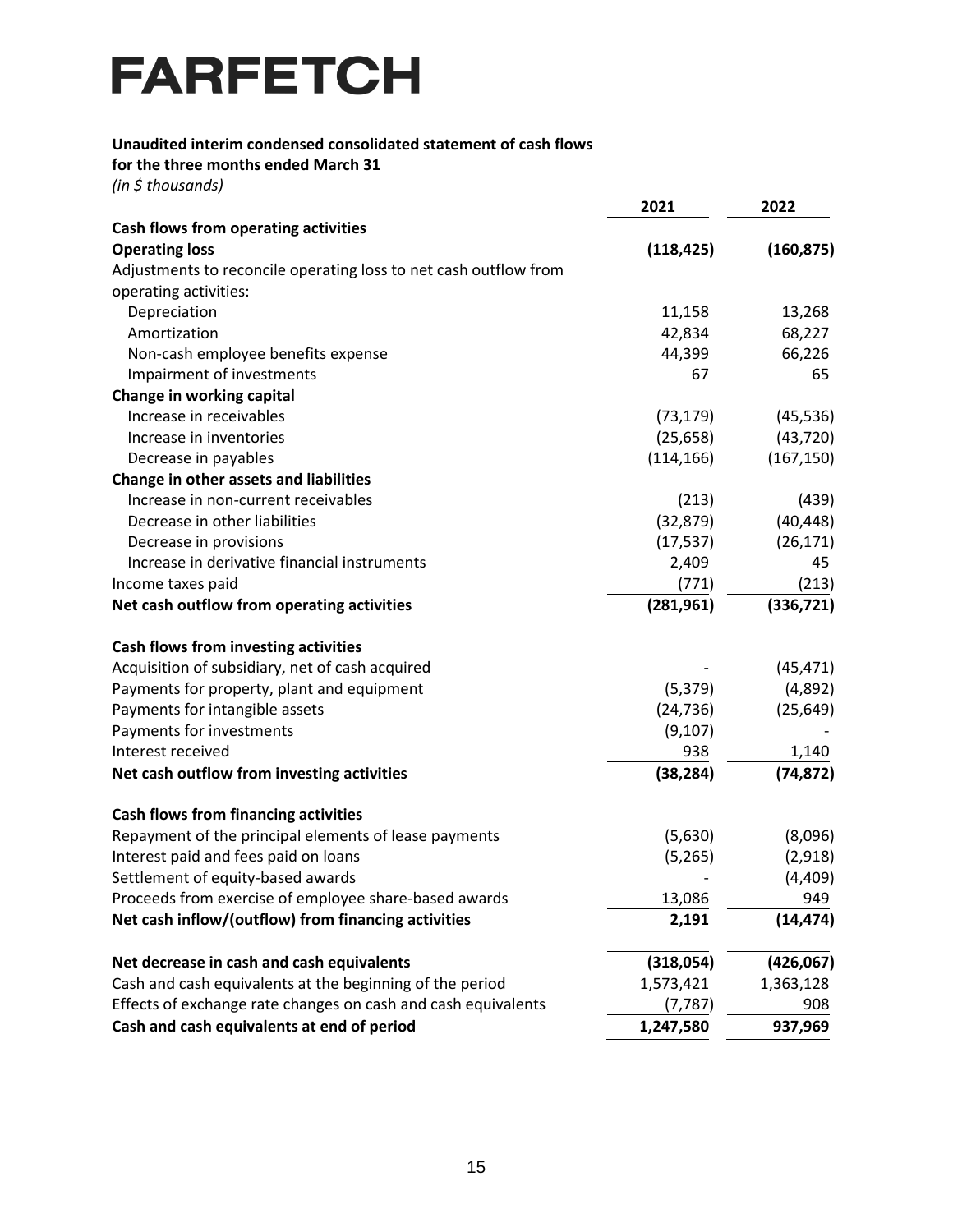#### **Unaudited interim condensed consolidated statement of changes in (deficit)/equity**

*(in \$ thousands)*

|                                                          |                |           |         | Foreign   |           |                    | (Deficit)/equity<br>attributable to | Non-        |                  |
|----------------------------------------------------------|----------------|-----------|---------|-----------|-----------|--------------------|-------------------------------------|-------------|------------------|
|                                                          | Share          | Share     | Merger  | exchange  | Other     | <b>Accumulated</b> | owners of the                       | controlling | <b>Total</b>     |
|                                                          | capital        | premium   | reserve | reserve   | reserves  | losses             | parent                              | interests   | (deficit)/equity |
| Balance at January 1, 2021                               | 14,168         | 927,931   | 783,529 | (7, 271)  | 467,565   | (4,013,120)        | (1,827,198)                         | 168,556     | (1,658,642)      |
| Balance at January 1, 2021 (as previously reported)      | 14,168         | 927,931   | 783,529 | (7, 271)  | 447,753   | (4,010,756)        | (1,844,646)                         | 168,556     | (1,676,090)      |
| Correction of misstatements (1)                          |                |           |         |           | 19,812    | (2, 364)           | 17,448                              |             | 17,448           |
| Revised balance at January 1, 2021                       | 14,168         | 927,931   | 783,529 | (7, 271)  | 467,565   | (4,013,120)        | (1,827,198)                         | 168,556     | (1,658,642)      |
| Changes in equity/(deficit)                              |                |           |         |           |           |                    |                                     |             |                  |
| Profit after tax for the period                          |                |           |         |           |           | 511,236            | 511,236                             | 5,431       | 516,667          |
| Other comprehensive (loss)/income                        |                |           |         | (4, 815)  | 1,685     |                    | (3, 130)                            | (2,466)     | (5, 596)         |
| Total comprehensive (loss)/income for the period, net of |                |           |         |           |           |                    |                                     |             |                  |
| tax                                                      |                |           |         | (4, 815)  | 1,685     | 511,236            | 508,106                             | 2,965       | 511,071          |
| Loss on cashflow hedge transferred to inventory          |                |           |         |           | 1,209     |                    | 1,209                               |             | 1,209            |
| Issue of share capital, net of transaction costs         | 82             |           |         |           |           |                    | 82                                  |             | -82              |
| Share-based payment - equity settled                     |                |           |         |           | 9,786     | 41,012             | 50,798                              |             | 50,798           |
| Share-based payment - reverse vesting shares             |                |           |         |           | 6,523     |                    | 6,523                               |             | 6,523            |
| Acquisition of non-controlling interest                  |                |           |         |           |           |                    |                                     | 2,337       | 2,337            |
| Balance at March 31, 2021                                | 14,250         | 927,931   | 783,529 | (12,086)  | 486,768   | (3,460,872)        | (1,260,480)                         | 173,858     | (1,086,622)      |
| Balance at January 1, 2022                               | 15,231         | 1,641,674 | 783,529 | (24, 544) | 59,520    | (2,386,802)        | 88,608                              | 182,008     | 270,616          |
| Changes in equity                                        |                |           |         |           |           |                    |                                     |             |                  |
| Profit/(loss) after tax for the period                   |                |           |         |           |           | 734,326            | 734,326                             | (5, 574)    | 728,752          |
| Other comprehensive income/(loss)                        |                |           |         | 2,908     | (16, 424) |                    | (13, 516)                           | 15          | (13, 501)        |
| Total comprehensive income/(loss) for the period, net of |                |           |         |           |           |                    |                                     |             |                  |
| tax                                                      |                |           |         | 2,908     | (16, 424) | 734,326            | 720,810                             | (5, 559)    | 715,251          |
| Gain on cashflow hedge transferred to inventory          |                |           |         |           | (473)     |                    | (473)                               |             | (473)            |
| Issue of share capital, net of transaction costs         | 59             |           |         |           |           |                    | 59                                  |             | 59               |
| Share-based payment - equity settled                     |                |           |         |           | 18,830    | 27,977             | 46,807                              |             | 46,807           |
| Share-based payment - reverse vesting shares             | $\overline{2}$ | 918       |         |           | 15,414    |                    | 16,334                              |             | 16,334           |
| Other                                                    |                |           |         |           |           | (1, 452)           | (1, 452)                            | 1,452       |                  |
| Balance at March 31, 2022                                | 15,292         | 1,642,592 | 783,529 | (21, 636) | 76,867    | (1,625,951)        | 870,693                             | 177,901     | 1,048,594        |
|                                                          |                |           |         |           |           |                    |                                     |             |                  |

*1. Refer to our Consolidated financial statements included in our 2021 20-F filed with the U.S. Securities and Exchange Commission ("SEC") for further information.*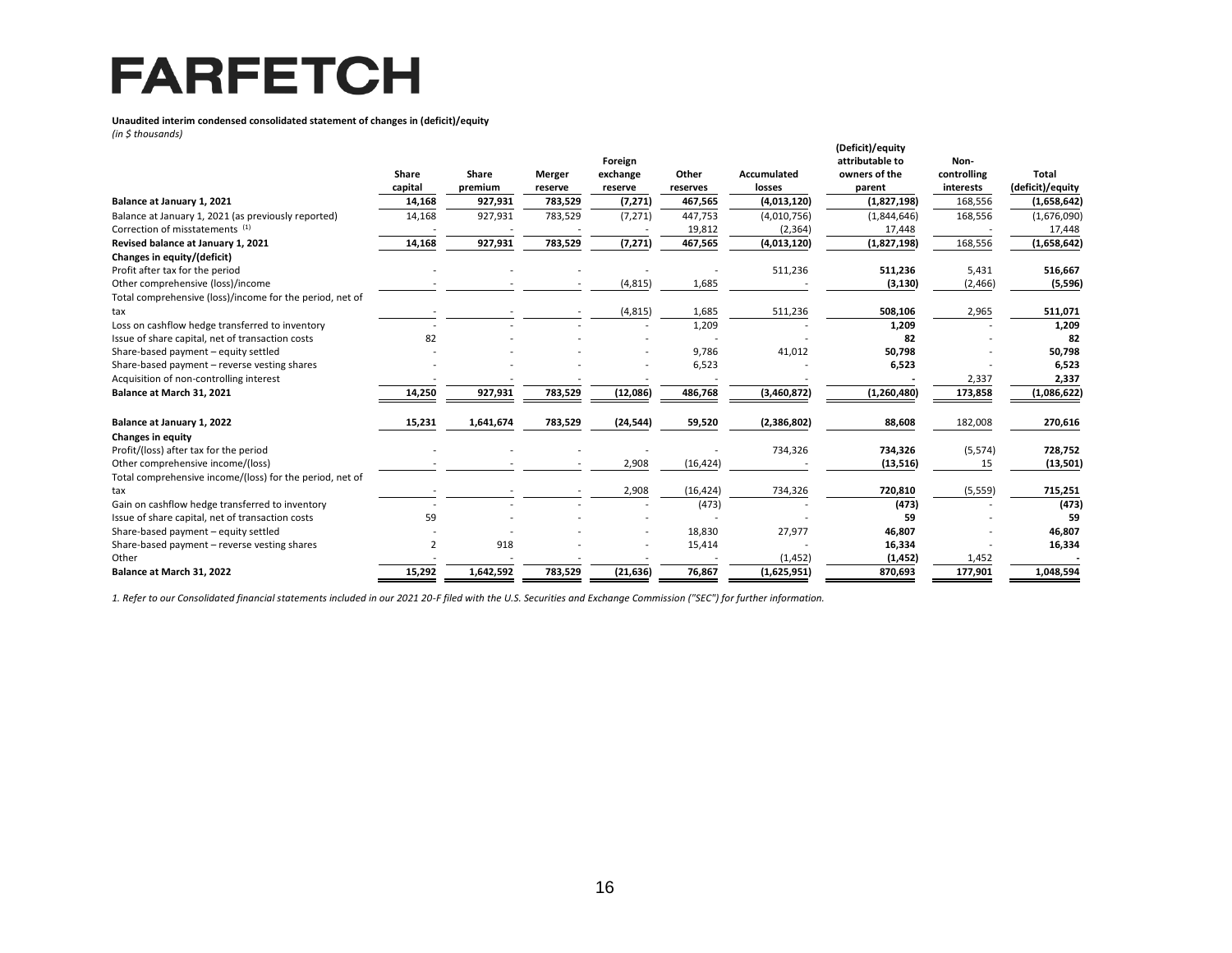| Supplemental Metrics <sup>1</sup>                |    |            |      | 2020         |     |               |                 |     | 2021          |                     | 2022         |         |            |       |            |  |
|--------------------------------------------------|----|------------|------|--------------|-----|---------------|-----------------|-----|---------------|---------------------|--------------|---------|------------|-------|------------|--|
|                                                  |    | Second     |      | <b>Third</b> |     | Fourth        | First           |     | Second        |                     | <b>Third</b> |         | Fourth     | First |            |  |
|                                                  |    | Quarter    |      | Quarter      |     | Quarter       | Quarter         |     | Quarter       |                     | Quarter      | Quarter |            |       | Quarter    |  |
| <b>Consolidated Group:</b>                       |    |            |      |              |     |               |                 |     |               |                     |              |         |            |       |            |  |
| Gross Merchandise Value ("GMV")                  | Ś. | 721,310    | - \$ | 797,840      | Ŝ.  | 1,056,990     | \$<br>915,604   | \$  | 1,007,811     | - \$                | 1,017,314    | S.      | 1,289,145  | Ŝ.    | 930,752    |  |
| Revenue                                          |    | 364,680    |      | 437,700      |     | 540,105       | 485,079         |     | 523,313       |                     | 582,565      |         | 665,651    |       | 514,803    |  |
| <b>Adjusted Revenue</b>                          |    | 307,877    |      | 386,778      |     | 464,887       | 408,851         |     | 439,488       |                     | 504,670      |         | 571,095    |       | 435,937    |  |
| In-Store Revenue                                 |    | 3,926      |      | 11,416       |     | 13,666        | 10,675          |     | 17,635        |                     | 20,163       |         | 22,448     |       | 18,665     |  |
| In-Store GMV                                     |    | 3,926      |      | 11,416       |     | 13,666        | 13,275          |     | 21,739        |                     | 23,553       |         | 25,814     |       | 21,504     |  |
| Gross profit                                     |    | 159,375    |      | 209,029      |     | 249,148       | 220,869         |     | 230,082       |                     | 252,180      |         | 313,380    |       | 230,516    |  |
| Gross profit margin                              |    | 43.7%      |      | 47.8%        |     | 46.1%         | 45.5%           |     | 44.0%         |                     | 43.3%        |         | 47.1%      |       | 44.8%      |  |
| Demand generation expense                        | \$ | (47, 378)  | - \$ | (46, 185)    | \$  | (67, 258)     | \$<br>(61, 867) | -\$ | $(65,888)$ \$ |                     | (74,090)     | - \$    | (89, 976)  | Ŝ.    | (68, 179)  |  |
| Technology expense                               |    | (29, 284)  |      | (29, 809)    |     | (29, 827)     | (33, 532)       |     | (34, 545)     |                     | (32, 585)    |         | (30, 746)  |       | (34, 103)  |  |
| Share-based payments                             |    | (61, 915)  |      | (81, 840)    |     | (121, 118)    | (40, 516)       |     | (60, 173)     |                     | (46, 134)    |         | (49, 344)  |       | (35, 407)  |  |
| Depreciation and amortization                    |    | (51, 758)  |      | (54,007)     |     | (60, 135)     | (53,992)        |     | (62, 720)     |                     | (64, 807)    |         | (69, 679)  |       | (81, 495)  |  |
| General and administrative                       |    | (107, 888) |      | (143, 349)   |     | (141, 687)    | (144, 666)      |     | (150, 229)    |                     | (140, 195)   |         | (156, 554) |       | (164, 016) |  |
| Other items                                      |    | (1, 302)   |      | (860)        |     | (17,080)      | (4, 721)        |     | (6, 828)      |                     | (104)        |         | (7,077)    |       | (8, 191)   |  |
| Impairment losses on tangible assets             |    |            |      |              |     | (699)         |                 |     |               |                     |              |         |            |       |            |  |
| Impairment losses on intangible assets           |    |            |      |              |     | (36, 269)     |                 |     |               |                     |              |         | (11, 779)  |       |            |  |
| (Losses) / gains on items held at fair value and |    |            |      |              |     |               |                 |     |               |                     |              |         |            |       |            |  |
| remeasurements                                   |    | (278, 622) |      | (373,079)    |     | (2,057,306)   | 659,870         |     | 245,738       |                     | 901,173      |         | 216,962    |       | 908,260    |  |
| (Loss) / Profit after tax                        |    | (435, 899) |      | (536,960)    |     | (2, 263, 587) | 516,667         |     | 87,925        |                     | 769,129      |         | 96,890     |       | 728,752    |  |
| <b>Adjusted EBITDA</b>                           |    | (25, 175)  |      | (10, 314)    |     | 10,376        | (19, 196)       |     | (20, 579)     |                     | 5,310        |         | 36,103     |       | (35, 782)  |  |
| <b>Adjusted EBITDA Margin</b>                    |    | (8.2)%     |      | (2.7)%       |     | 2.2%          | (4.7)%          |     | (4.7)%        |                     | 1.1%         |         | 6.3%       |       | (8.2)%     |  |
| Basic (Loss)/Earnings per share ("EPS")          | \$ | (1.29)     | - \$ | (1.58)       | -\$ | (6.47)        | \$<br>1.44      | \$  | 0.24          | \$                  | 2.09         | \$      | 0.27       | Ŝ.    | 1.93       |  |
| <b>Diluted EPS</b>                               |    | (1.29)     |      | (1.58)       |     | (6.47)        | (0.28)          |     | (0.31)        |                     | (0.25)       |         | (0.23)     |       | (0.37)     |  |
| <b>Adjusted EPS</b>                              |    | (0.20)     |      | (0.17)       |     | (0.00)        | (0.22)          |     | (0.17)        |                     | (0.14)       |         | (0.03)     |       | (0.24)     |  |
| <b>Digital Platform:</b>                         |    |            |      |              |     |               |                 |     |               |                     |              |         |            |       |            |  |
| Digital Platform GMV                             | \$ | 651,036    | \$   | 674,097      | \$  | 939,444       | \$<br>790,014   | \$  | 913,350       | $\ddot{\mathsf{s}}$ | 828,471      | -\$     | 1,146,153  | \$    | 809,509    |  |
| Digital Platform Services Revenue                |    | 237,603    |      | 263,035      |     | 347,341       | 285,861         |     | 349,131       |                     | 319,217      |         | 431,469    |       | 316,780    |  |
| Digital Platform Fulfilment Revenue              |    | 56,803     |      | 50,922       |     | 75,218        | 76,228          |     | 83,825        |                     | 77,895       |         | 94,556     |       | 78,866     |  |
| Digital Platform Gross Profit                    |    | 130,579    |      | 143,318      |     | 189,102       | 156,335         |     | 184,999       |                     | 159,036      |         | 229,885    |       | 171,905    |  |
| Digital Platform Gross Profit Margin             |    | 55.0%      |      | 54.5%        |     | 54.4%         | 54.7%           |     | 53.0%         |                     | 49.8%        |         | 53.3%      |       | 54.3%      |  |
| Digital Platform Order Contribution              | Ś  | 83,201     | \$   | 97,133       | \$  | 121,844       | \$<br>94,468    | \$  | 119,111       | -\$                 | 84,946       | \$      | 139,909    |       | 103,726    |  |
| Digital Platform Order Contribution Margin       |    | 35.0%      |      | 36.9%        |     | 35.1%         | 33.0%           |     | 34.1%         |                     | 26.6%        |         | 32.4%      |       | 32.7%      |  |
| Active Consumers (in thousands)                  |    | 2,524      |      | 2,742        |     | 3,024         | 3,272           |     | 3,394         |                     | 3,593        |         | 3,687      |       | 3,822      |  |
| AOV - Marketplace                                | Ś  | 493        | \$   | 574          | \$  | 626           | \$<br>618       | \$  | 599           | \$                  | 593          | \$      | 635        | Ŝ.    | 632        |  |
| <b>AOV - Stadium Goods</b>                       |    | 304        |      | 340          |     | 308           | 326             |     | 335           |                     | 294          |         | 288        |       | 323        |  |
| <b>Brand Platform:</b>                           |    |            |      |              |     |               |                 |     |               |                     |              |         |            |       |            |  |
| <b>Brand Platform GMV</b>                        | \$ | 66,348     | -\$  | 112,327      | \$  | 103,880       | \$<br>112,315   | \$  | 72,722        | - \$                | 165,290      | S.      | 117,178    |       | 99,739     |  |
| <b>Brand Platform Revenue</b>                    |    | 66,348     |      | 112,327      |     | 103,880       | 112,315         |     | 72,722        |                     | 165,290      |         | 117,178    |       | 100,492    |  |
| <b>Brand Platform Gross Profit</b>               |    | 27,729     |      | 58,738       |     | 51,857        | 57,735          |     | 34,252        |                     | 80,272       |         | 69,257     |       | 49,116     |  |
| Brand Platform Gross Profit Margin               |    | 41.8%      |      | 52.3%        |     | 49.9%         | 51.4%           |     | 47.1%         |                     | 48.6%        |         | 59.1%      |       | 48.9%      |  |

1. Table is in \$ thousands, except per share data, Average Order Value, Active Consumers or as otherwise stated. See "Notes and Disclosures" which includes "Non-IFRS and Other Financial and Operating Metrics" on page 19 fo *reconciliations of non-IFRS measures to IFRS measures.*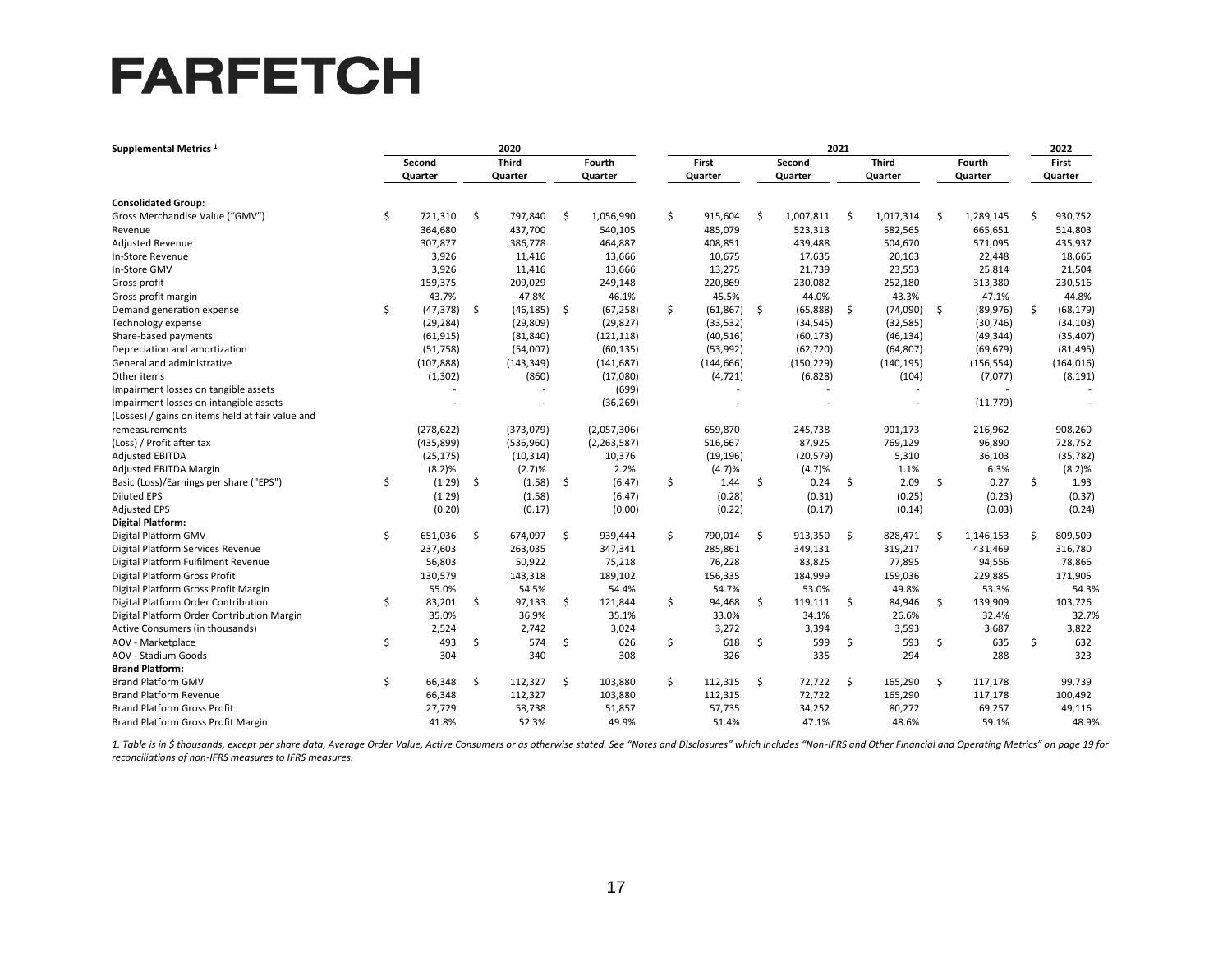#### **Forward-Looking Statements**

This release contains forward-looking statements within the meaning of the Private Securities Litigation Reform Act of 1995. All statements contained in this release that do not relate to matters of historical fact should be considered forward-looking statements, including, without limitation, statements regarding our expectations in relation to the global strategic partnership and investment into Neiman Marcus Group and its completion, the recent acquisition of Wannaby Inc., the ongoing impact of COVID-19 including in Mainland China, the suspension of trade in Russia and our expectations in relation to the receipt of Russian rubles, delayed shipments and cancelations, expectations regarding the artistic direction of Off-White, our Beauty offering in relation to Conscious criteria, the anticipated benefits of our acquisitions, future supply available on Stadium Goods, cost inflation in digital marketing channels, consumer sentiment and e-commerce consumer activity, future financial or operating performance, actions we are taking in relation to Apple's iOS privacy measures, planned activities and objectives, anticipated growth resulting therefrom, strategic initiatives, our growth and expected performance for full year 2022, statements regarding our profitability, as well as statements that include the words "expect," "intend," "plan," "aim," "enable," "believe," "project," "forecast," "estimate," "may," "should," "anticipate" and similar statements of a future or forward-looking nature. These forwardlooking statements are based on management's current expectations. These statements are neither promises nor guarantees, but involve known and unknown risks, uncertainties and other important factors that may cause actual results, performance or achievements to be materially different from any future results, performance or achievements expressed or implied by the forward-looking statements, including, but not limited to: purchasers of luxury products may not choose to shop online in sufficient numbers; the effect of the COVID-19 global pandemic on our business and results of operations; our global operations involve additional risks, such as exposure to local economic or political instability, for example, in connection with the conflict between Russia and Ukraine; our ability to generate sufficient revenue to be profitable or to generate positive cash flow on a sustained basis; the volatility and difficulty in predicting the luxury fashion industry; our reliance on a limited number of luxury sellers for the supply of products on our Marketplace; our reliance on luxury sellers to anticipate, identify and respond quickly to new and changing fashion trends, consumer preferences and other factors; our reliance on retailers and brands to make products available to our consumers on our Marketplace and to set their own prices for such products; our reliance on third-party warehouse partners; delays and disruptions with suppliers and distribution partners; New Guards' dependence on its production, inventory management and fulfilment processes and systems; the operation of retail stores subjects us to numerous risks, some of which are beyond our control; our ability to acquire or retain consumers and to promote and sustain the Farfetch brand; our reliance on highly complex software, which may contain undetected errors; our ability or the ability of third-parties to protect our sites, networks and systems against security breaches, or otherwise to protect our confidential information; our reliance on information technologies and our ability to adapt to technological developments; our reliance on thirdparty providers to host certain websites and applications; our ability to successfully utilize our data; our ability to manage our growth effectively; the increasing impact of and focus on environmental, social and governance matters could increase our costs, harm our reputation and adversely affect our financial results; José Neves, our Chief Executive Officer, has considerable influence over important corporate matters due to his ownership of us, and our dual-class voting structure will limit your ability to influence corporate matters, including a change of control; and the other important factors discussed under the caption "Risk Factors" in our Annual Report on Form 20-F filed with the U.S. Securities and Exchange Commission ("SEC") for the fiscal year ended December 31, 2021, as such factors may be updated from time to time in our other filings with the SEC, accessible on the SEC's website at www.sec.gov and on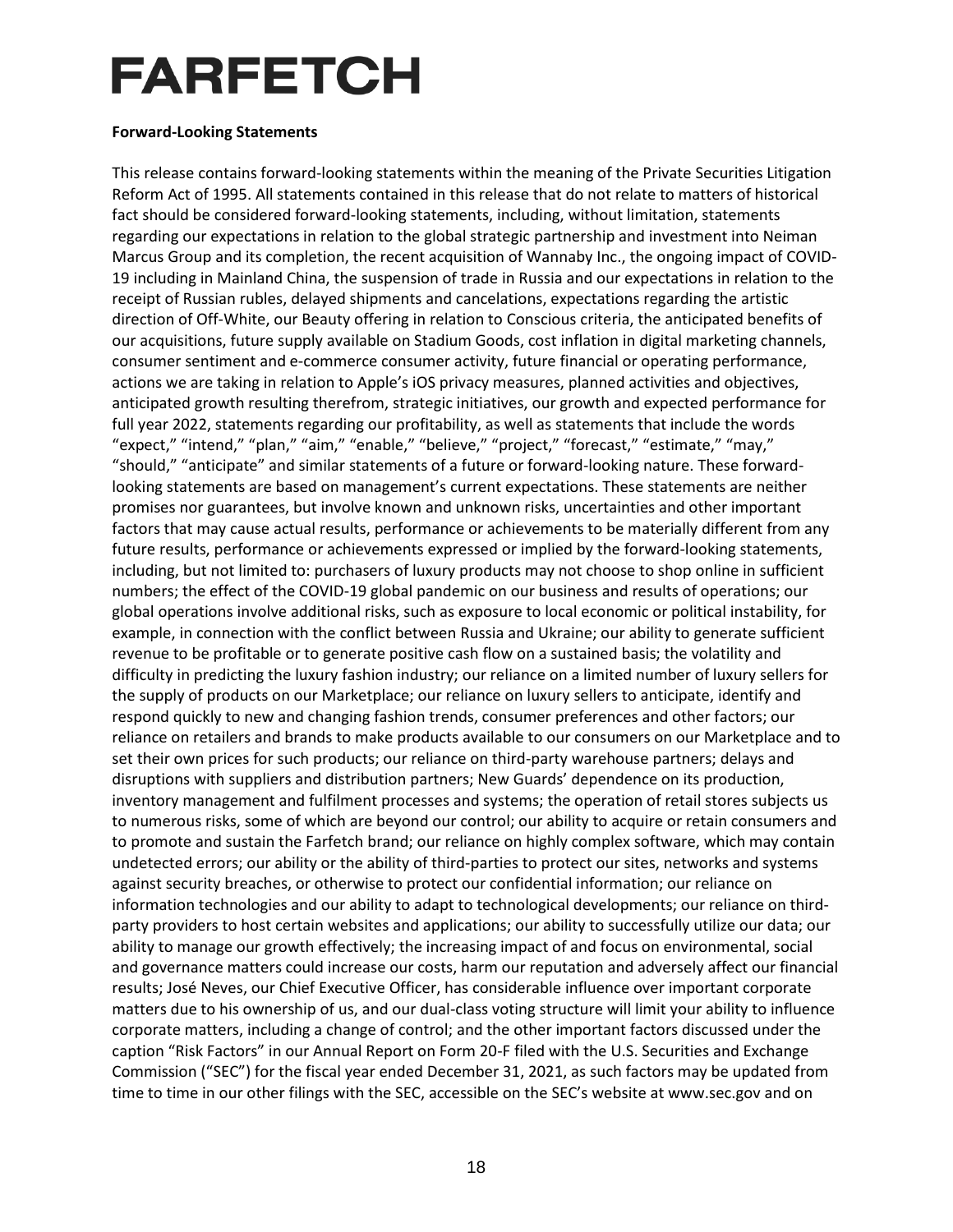our website at http://farfetchinvestors.com. In addition, we operate in a very competitive and rapidly changing environment. New risks emerge from time to time. It is not possible for our management to predict all risks, nor can we assess the impact of all factors on our business or the extent to which any factor, or combination of factors, may cause actual results to differ materially from those contained in any forward-looking statements that we may make. In light of these risks, uncertainties and assumptions, the forward-looking events and circumstances discussed in this release are inherently uncertain and may not occur, and actual results could differ materially and adversely from those anticipated or implied in the forward-looking statements. Accordingly, you should not rely upon forward-looking statements as predictions of future events. In addition, the forward-looking statements made in this release relate only to events or information as of the date on which the statements are made in this release. Except as required by law, we undertake no obligation to update or revise publicly any forward-looking statements, whether as a result of new information, future events or otherwise, after the date on which the statements are made or to reflect the occurrence of unanticipated events.

#### **NOTES AND DISCLOSURES**

#### **Non-IFRS and Other Financial and Operating Metrics**

This release includes certain financial measures not based on IFRS, including Adjusted EBITDA, Adjusted EBITDA Margin, Adjusted EPS, Adjusted Revenue, Digital Platform Order Contribution, and Digital Platform Order Contribution Margin (together, the "Non-IFRS Measures"), as well as operating metrics, including GMV, Digital Platform GMV, Brand Platform GMV, In-Store GMV, Active Consumers and Average Order Value. See the "Definitions" section below for a further explanation of these terms.

Management uses the Non-IFRS Measures:

- as measurements of operating performance because they assist us in comparing our operating performance on a consistent basis, as they remove the impact of items not directly resulting from our core operations;
- for planning purposes, including the preparation of our internal annual operating budget and financial projections;
- to evaluate the performance and effectiveness of our strategic initiatives; and
- to evaluate our capacity to fund capital expenditures and expand our business.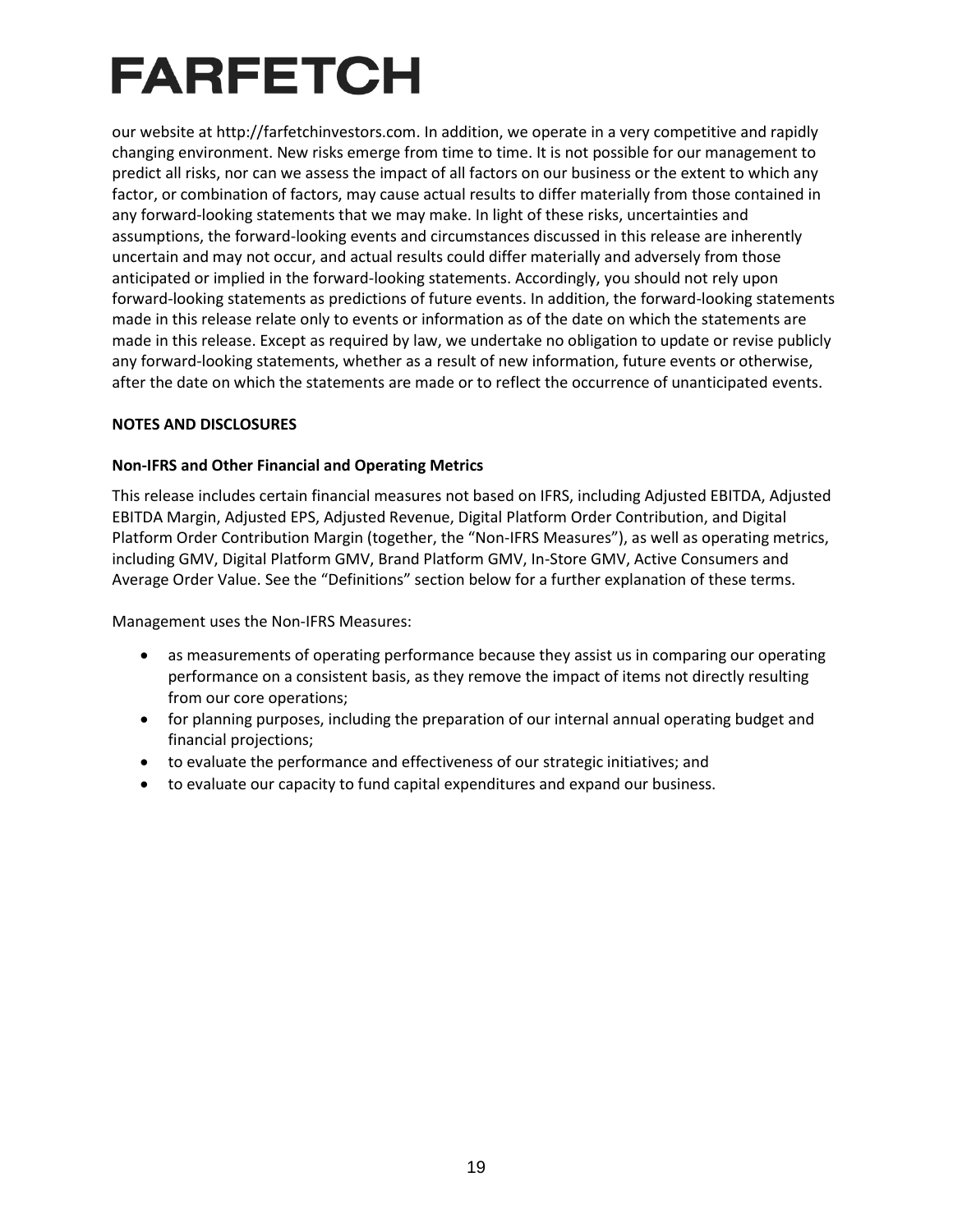The Non-IFRS Measures may not be comparable to similar measures disclosed by other companies, because not all companies and analysts calculate these measures in the same manner. We present the Non-IFRS Measures because we consider them to be important supplemental measures of our performance, and we believe they are frequently used by securities analysts, investors and other interested parties in the evaluation of companies. Management believes that investors' understanding of our performance is enhanced by including the Non-IFRS Measures as a reasonable basis for comparing our ongoing results of operations. Many investors are interested in understanding the performance of our business by comparing our results from ongoing operations period over period and would ordinarily add back non-cash expenses such as depreciation, amortization and items that are not part of normal day-to-day operations of our business. By providing the Non-IFRS Measures, together with reconciliations to IFRS, we believe we are enhancing investors' understanding of our business and our results of operations, as well as assisting investors in evaluating how well we are executing our strategic initiatives.

Items excluded from the Non-IFRS Measures are significant components in understanding and assessing financial performance. The Non-IFRS Measures have limitations as analytical tools and should not be considered in isolation, or as an alternative to, or a substitute for loss after tax, revenue or other financial statement data presented in our consolidated financial statements as indicators of financial performance. Some of the limitations are:

- such measures do not reflect revenue related to fulfilment, which is necessary to the operation of our business;
- such measures do not reflect our expenditures, or future requirements for capital expenditures or contractual commitments;
- such measures do not reflect changes in our working capital needs;
- such measures do not reflect our share-based payments, income tax benefit/(expense) or the amounts necessary to pay our taxes;
- although depreciation and amortization are eliminated in the calculation of Adjusted EBITDA, the assets being depreciated and amortized will often have to be replaced in the future and such measures do not reflect any costs for such replacements; and
- other companies may calculate such measures differently than we do, limiting their usefulness as comparative measures.

Due to these limitations, Adjusted EBITDA, Adjusted EBITDA Margin, and Adjusted Revenue should not be considered as measures of discretionary cash available to us to invest in the growth of our business and are in addition to, not a substitute for or superior to, measures of financial performance prepared in accordance with IFRS. In addition, the Non-IFRS Measures we use may differ from the non-IFRS financial measures used by other companies and are not intended to be considered in isolation or as a substitute for the financial information prepared and presented in accordance with IFRS. Furthermore, not all companies or analysts may calculate similarly titled measures in the same manner. We compensate for these limitations by relying primarily on our IFRS results and using the Non-IFRS Measures only as supplemental measures.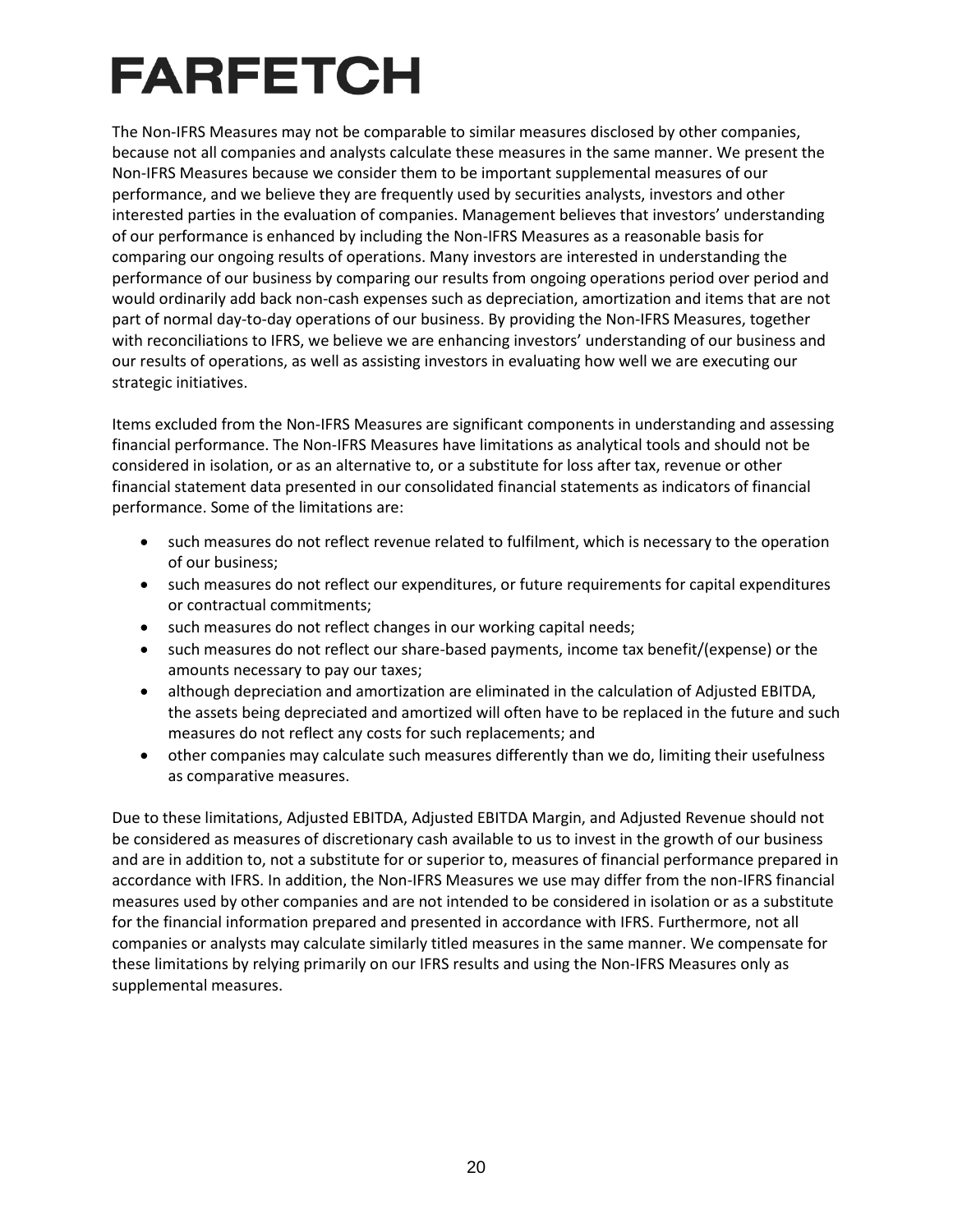Digital Platform Order Contribution and Digital Platform Order Contribution Margin are not measurements of our financial performance under IFRS and do not purport to be alternatives to gross profit or loss after tax derived in accordance with IFRS. We believe that Digital Platform Order Contribution and Digital Platform Order Contribution Margin are useful measures in evaluating our operating performance within our industry because they permit the evaluation of our digital platform productivity, efficiency and performance. We also believe that Digital Platform Order Contribution and Digital Platform Order Contribution Margin are useful measures in evaluating our operating performance because they take into account demand generation expense and are used by management to analyze the operating performance of our digital platform for the periods presented.

Farfetch reports under International Financial Reporting Standards ("IFRS") issued by the IASB. Farfetch provides earnings guidance on a non-IFRS basis and does not provide earnings guidance on an IFRS basis. A reconciliation of the Company's Adjusted EBITDA guidance to the most directly comparable IFRS financial measure cannot be provided without unreasonable efforts and is not provided herein because of the inherent difficulty in forecasting and quantifying certain amounts that are necessary for such reconciliations, including adjustments that are made for future changes in the fair value of cash-settled share-based payment liabilities; foreign exchange gains/(losses) and the other adjustments reflected in our reconciliation of historical non-IFRS financial measures, the amounts of which, could be material.

Reconciliations of the historical non-IFRS measures presented in this press release to their most directly comparable IFRS measures are included in the accompanying tables.

The following tables reconcile Adjusted EBITDA and Adjusted EBITDA Margin to the most directly comparable IFRS financial performance measure, which are profit/(loss) after tax and profit/(loss) after tax margin, respectively:

*(in \$ thousands, except as otherwise noted)*

|                                            |   |              | 2020           |         |                             |     | 2022            |    |               |    |              |    |            |      |            |
|--------------------------------------------|---|--------------|----------------|---------|-----------------------------|-----|-----------------|----|---------------|----|--------------|----|------------|------|------------|
|                                            |   | Second       | Third          |         | Fourth                      |     | First<br>Second |    |               |    | <b>Third</b> |    | Fourth     |      | First      |
|                                            |   | Quarter      | Quarter        | Quarter |                             |     | Quarter         |    | Quarter       |    | Quarter      |    | Quarter    |      | Quarter    |
| (Loss)/Profit after tax                    |   | (435,899) \$ |                |         | (536,960) \$ (2,263,587) \$ |     | $516,667$ \$    |    | $87,925$ \$   |    | 769,129 \$   |    | 96,890     | - \$ | 728,752    |
| Net finance expense/(income)               |   | 20,751       | 14,363         |         | (2,874)                     |     | 24,660          |    | 10,726        |    | 21,901       |    | 16,555     |      | 15,560     |
| Income tax (benefit)/expense               |   | (4, 118)     | 2,882          |         | (15, 704)                   |     | 49              |    | (3, 195)      |    | 4,427        |    | 1,721      |      | 3,091      |
| Depreciation and amortization              |   | 51,758       | 54,007         |         | 60,135                      |     | 53,992          |    | 62,720        |    | 64,807       |    | 69,679     |      | 81,495     |
| Share-based payments (1)                   |   | 61,915       | 81,840         |         | 121,118                     |     | 40,516          |    | 60,173        |    | 46,134       |    | 49,344     |      | 35,407     |
| Losses/(gains) on items held at fair value |   |              |                |         |                             |     |                 |    |               |    |              |    |            |      |            |
| and remeasurements (2)                     |   | 278,622      | 373,079        |         | 2,057,306                   |     | (659, 870)      |    | (245, 738)    |    | (901, 173)   |    | (216, 962) |      | (908, 260) |
| Other items <sup>(3)</sup>                 |   | 1,302        | 860            |         | 17,080                      |     | 4,721           |    | 6,828         |    | 104          |    | 7,077      |      | 8,191      |
| Impairment losses on tangible assets       |   |              |                |         | 699                         |     |                 |    |               |    |              |    |            |      |            |
| Impairment losses on intangible assets     |   |              |                |         | 36,269                      |     |                 |    |               |    |              |    | 11,779     |      |            |
| Share of results of associates             |   | 494          | (385)          |         | (66)                        |     | 69              |    | (18)          |    | (19)         |    | 20         |      | (18)       |
| <b>Adjusted EBITDA</b>                     |   | (25,175) \$  | $(10, 314)$ \$ |         | 10,376                      |     | $(19, 196)$ \$  |    | $(20,579)$ \$ |    | 5,310        | S  | 36,103     |      | (35, 782)  |
| Revenue                                    |   | 364,680 \$   | 437,700 \$     |         | 540,105                     | Ŝ.  | 485,079         | Ŝ. | 523,313       | -Ś | 582,565      | -S | 665,651    |      | 514,803    |
| (Loss)/Profit after tax margin             |   | (119.5)%     | $(122.7)\%$    |         | $(419.1)\%$                 |     | 106.5%          |    | 16.8%         |    | 132.0%       |    | 14.6%      |      | 141.6%     |
| <b>Adjusted Revenue</b>                    | Ś | 307,877 \$   | 386,778 \$     |         | 464,887                     | - S | 408,851 \$      |    | 439,488 \$    |    | 504,670 \$   |    | 571,095 \$ |      | 435,937    |
| <b>Adjusted EBITDA Margin</b>              |   | (8.2)%       | (2.7)%         |         | 2.2%                        |     | (4.7)%          |    | (4.7)%        |    | 1.1%         |    | 6.3%       |      | (8.2)%     |

1. Represents share-based payment expense.

2. Represents (gains)/losses on items held at fair value and remeasurements. See "gains/(losses) on items held at fair value and remeasurements" on page 23 for a breakdown of these items.

3. Represents other items, which are outside the normal scope of our ordinary activities. See "other items" on page 23 for a breakdown of these expenses. "Other items" is included within selling, general and administrative expenses.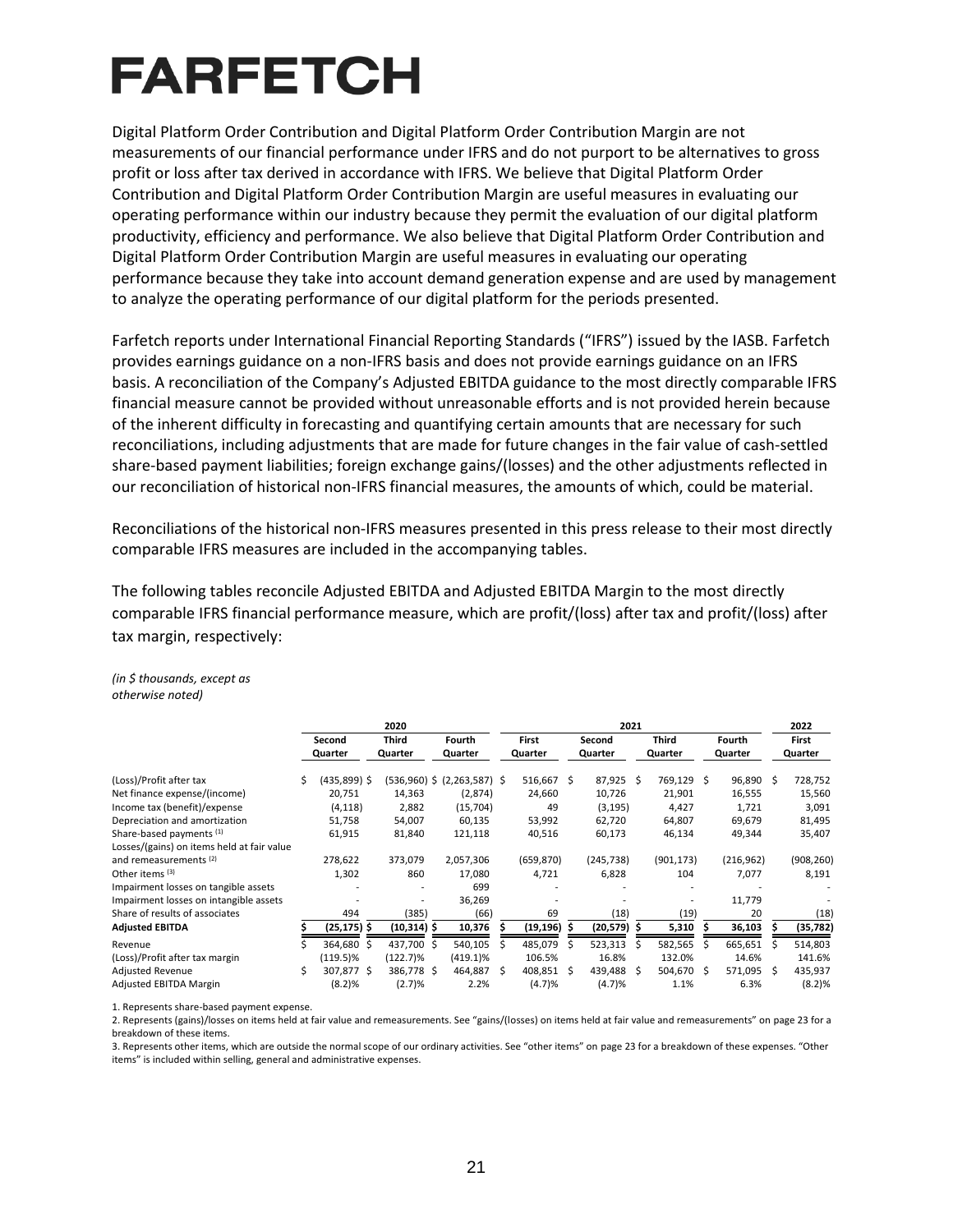The following tables reconcile Adjusted Revenue to the most directly comparable IFRS financial performance measure, which is revenue:

#### *(in \$ thousands, except as otherwise noted)*

|                                                      | 2020                   |  |                         |                   |                      |  |                      |                      | 2022 |                         |  |                      |                     |
|------------------------------------------------------|------------------------|--|-------------------------|-------------------|----------------------|--|----------------------|----------------------|------|-------------------------|--|----------------------|---------------------|
|                                                      | Second<br>Quarter      |  | <b>Third</b><br>Quarter | Fourth<br>Quarter |                      |  | First<br>Quarter     | Second<br>Quarter    |      | <b>Third</b><br>Quarter |  | Fourth<br>Quarter    | First<br>Quarter    |
| Revenue<br>Less: Digital Platform Fulfilment Revenue | \$364.680<br>(56, 803) |  | 437.700<br>(50,922)     |                   | 540.105<br>(75, 218) |  | 485.079<br>(76, 228) | 523.313<br>(83, 825) |      | 582.565<br>(77, 895)    |  | 665.651<br>(94, 556) | 514.803<br>(78,866) |
| <b>Adjusted Revenue</b>                              | \$307,877              |  | 386,778                 |                   | 464,887              |  | 408.851              | 439.488              |      | 504.670                 |  | 571,095              | 435.937             |

The following tables reconcile Digital Platform Order Contribution and Digital Platform Order Contribution Margin to the most directly comparable IFRS financial performance measure, which are Digital Platform Gross Profit and Digital Platform Gross Profit Margin, respectively:

*(in \$ thousands, except as otherwise noted)*

|                                                                                                         |  |                                |  | 2020                               |  |                                 |                  |                                |                   | 2022                           |                         |                               |                   |                                 |                                     |  |
|---------------------------------------------------------------------------------------------------------|--|--------------------------------|--|------------------------------------|--|---------------------------------|------------------|--------------------------------|-------------------|--------------------------------|-------------------------|-------------------------------|-------------------|---------------------------------|-------------------------------------|--|
|                                                                                                         |  | Second<br>Quarter              |  | <b>Third</b><br>Quarter<br>Quarter |  | Fourth                          | First<br>Quarter |                                | Second<br>Quarter |                                | <b>Third</b><br>Quarter |                               | Fourth<br>Quarter |                                 | First<br>Quarter                    |  |
| Digital Platform Gross Profit<br>Less: Demand generation expense<br>Digital Platform Order Contribution |  | 130.579<br>(47, 378)<br>83,201 |  | 143.318<br>(46, 185)<br>97.133     |  | 189.102<br>(67, 258)<br>121,844 |                  | 156.335<br>(61, 867)<br>94,468 |                   | 184.999<br>(65,888)<br>119.111 |                         | 159.036<br>(74,090)<br>84.946 |                   | 229.885<br>(89, 976)<br>139.909 | \$171,905<br>(68, 179)<br>\$103,726 |  |
| Digital Platform Services Revenue<br>Digital Platform Gross Profit Margin                               |  | 237.603<br>55.0%               |  | 263.035<br>54.5%                   |  | 347,341<br>54.4%                | ς.               | 285,861<br>54.7%               | ς.                | 349.131<br>53.0%               |                         | 319.217<br>49.8%              | ς                 | 431.469<br>53.3%                | \$316,780<br>54.3%                  |  |
| Digital Platform Order Contribution<br>Margin                                                           |  | 35.0%                          |  | 36.9%                              |  | 35.1%                           |                  | 33.0%                          |                   | 34.1%                          |                         | 26.6%                         |                   | 32.4%                           | 32.7%                               |  |

The following tables reconcile Adjusted EPS to the most directly comparable IFRS financial performance measure, which is Earnings per share:

*(per share amounts)*

|                                            |   |                          | 2020                     |             |         | 2022 |             |    |                          |    |             |    |                          |
|--------------------------------------------|---|--------------------------|--------------------------|-------------|---------|------|-------------|----|--------------------------|----|-------------|----|--------------------------|
|                                            |   | Second                   | <b>Third</b>             | Fourth      | First   |      | Second      |    | <b>Third</b>             |    | Fourth      |    | First                    |
|                                            |   | Quarter                  | Quarter                  | Quarter     | Quarter |      | Quarter     |    | Quarter                  |    | Quarter     |    | Quarter                  |
| (Loss)/earnings per share                  | Ś | $(1.29)$ \$              | $(1.58)$ \$              | $(6.47)$ \$ | 1.44    | Ŝ.   | 0.24        | Ŝ. | 2.09                     | Ŝ. | 0.27        | .s | 1.93                     |
| Share-based payments (1)                   |   | 0.18                     | 0.24                     | 0.35        | 0.11    |      | 0.17        |    | 0.13                     |    | 0.13        |    | 0.09                     |
| Amortization of acquired intangible        |   |                          |                          |             |         |      |             |    |                          |    |             |    |                          |
| assets                                     |   | 0.09                     | 0.09                     | 0.09        | 0.08    |      | 0.09        |    | 0.10                     |    | 0.09        |    | 0.10                     |
| (Gains)/losses on items held at fair value |   |                          |                          |             |         |      |             |    |                          |    |             |    |                          |
| and remeasurements (2)                     |   | 0.82                     | 1.08                     | 5.88        | (1.86)  |      | (0.69)      |    | (2.46)                   |    | (0.57)      |    | (2.38)                   |
| Other items (3)                            |   | 0.00                     | 0.00                     | 0.05        | 0.01    |      | 0.02        |    | 0.00                     |    | 0.02        |    | 0.02                     |
| Impairment losses on tangible assets       |   | $\overline{\phantom{0}}$ | $\overline{\phantom{a}}$ | 0.00        |         |      |             |    | $\overline{\phantom{a}}$ |    |             |    | $\overline{\phantom{a}}$ |
| Impairment losses on intangible assets     |   |                          |                          | 0.10        |         |      |             |    |                          |    | 0.03        |    |                          |
| Share of results of associates             |   | (0.00)                   | (0.00)                   | (0.00)      | (0.00)  |      | (0.00)      |    | (0.00)                   |    | (0.00)      |    | (0.00)                   |
| <b>Adiusted loss per share</b>             |   | $(0.20)$ \$              | $(0.17)$ \$              | (0.00)      | (0.22)  |      | $(0.17)$ \$ |    | $(0.14)$ \$              |    | $(0.03)$ \$ |    | (0.24)                   |

1. Represents share-based payment expense on a per share basis.

2. Represents (gains)/losses on items held at fair value and remeasurements on a per share basis. See "gains/(losses) on items held at fair value and

remeasurements" on page 23 for a breakdown of these items.

3. Represents other items on a per share basis, which are outside the normal scope of our ordinary activities. See "other items" on page 23 for a breakdown of these expenses. "Other items" is included within selling, general and administrative expenses.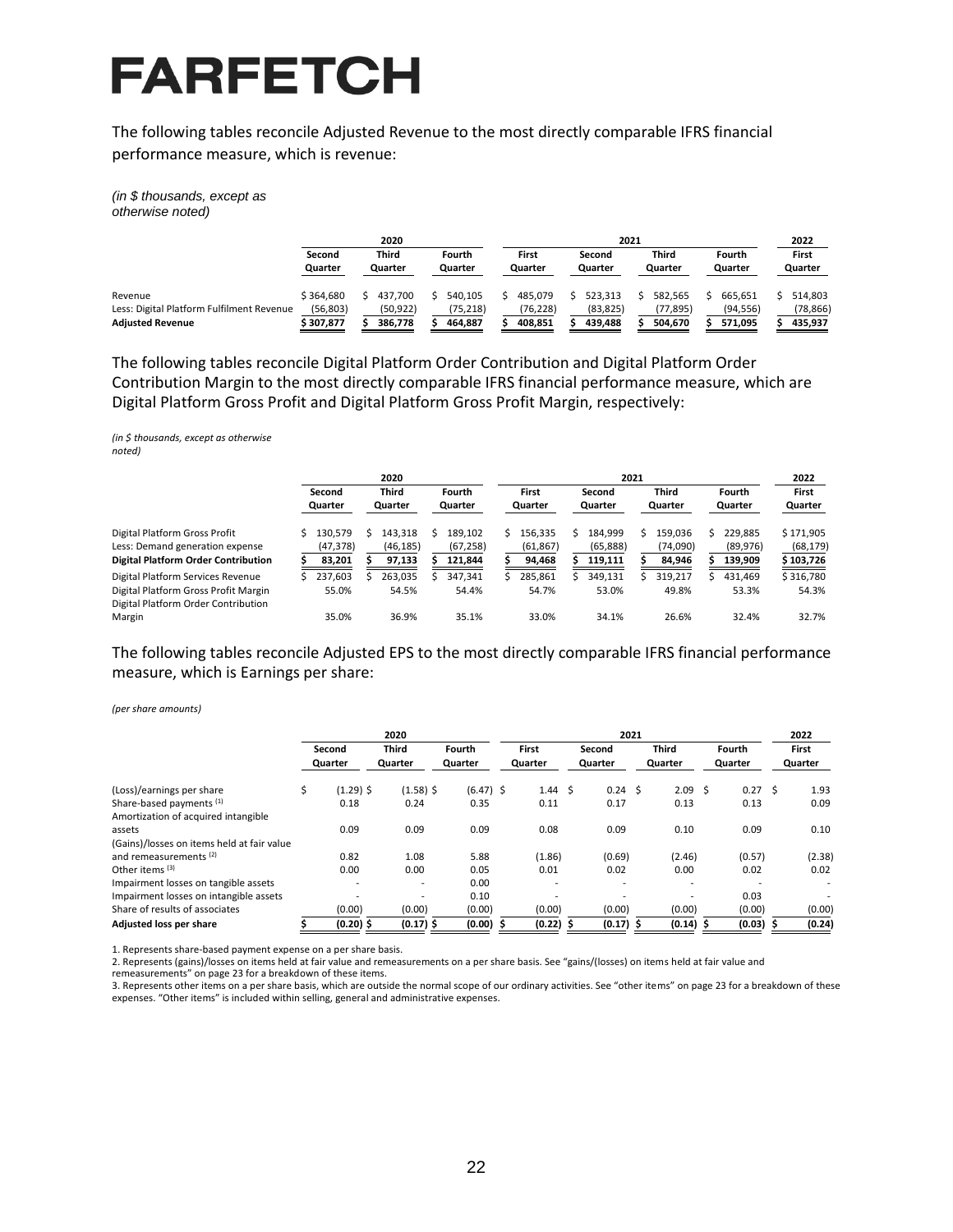The following tables represent (losses)/gains on items held at fair value and remeasurements:

*(in \$ thousands, except as otherwise noted)*

|                                           |                          | 2020            |  |                                 |    | 2022            |    |           |   |              |   |             |   |          |
|-------------------------------------------|--------------------------|-----------------|--|---------------------------------|----|-----------------|----|-----------|---|--------------|---|-------------|---|----------|
|                                           | Second                   | <b>Third</b>    |  | Fourth                          |    | First           |    | Second    |   | <b>Third</b> |   | Fourth      |   | First    |
|                                           | Quarter                  | Quarter         |  | Quarter                         |    | Quarter         |    | Quarter   |   | Quarter      |   | Quarter     |   | Quarter  |
| <b>Fair value remeasurements:</b>         |                          |                 |  |                                 |    |                 |    |           |   |              |   |             |   |          |
| \$250 million 5.00% Notes due 2025        |                          |                 |  |                                 |    |                 |    |           |   |              |   |             |   |          |
| embedded derivative                       | \$<br>$(135.093)$ \$     | $(138, 171)$ \$ |  | $(749,004)$ \$                  |    | 214,345 \$      |    | 88,393 \$ |   | 159,377 \$   |   | $22,414$ \$ |   | 65,481   |
| \$400 million 3.75% Notes due 2027        |                          |                 |  |                                 |    |                 |    |           |   |              |   |             |   |          |
| embedded derivative                       | (77, 758)                | (157, 108)      |  | (869,078)                       |    | 256,438         |    | 69,047    |   | 307,059      |   | 92,146      |   | 362,053  |
| \$600 million 0.00% Notes due 2030        |                          |                 |  |                                 |    |                 |    |           |   |              |   |             |   |          |
| embedded derivative                       |                          | ۰               |  | (272, 522)                      |    | 159,607         |    | 49,434    |   | 177,188      |   | 43,389      |   | 114,956  |
| FV remeasurement of previously held       |                          |                 |  |                                 |    |                 |    |           |   |              |   |             |   |          |
| equity interest                           |                          |                 |  |                                 |    | 784             |    |           |   |              |   |             |   |          |
| FV remeasurement of equity investment     |                          |                 |  |                                 |    |                 |    |           |   |              |   |             |   |          |
| carried at FVTPL                          |                          |                 |  |                                 |    |                 |    |           |   |              |   |             |   | 1,468    |
| Loss on disposal of investment carried at |                          |                 |  |                                 |    |                 |    |           |   |              |   |             |   |          |
| <b>FVTPL</b>                              |                          |                 |  |                                 |    |                 |    |           |   |              |   |             |   | (1,639)  |
| <b>Present value remeasurements:</b>      |                          |                 |  |                                 |    |                 |    |           |   |              |   |             |   |          |
| Chalhoub put option                       | (65, 771)                | (77, 800)       |  | (165, 776)                      |    | 28,696          |    | 38,864    |   | 81,272       |   | 7,240       |   | 105,805  |
| CuriosityChina call option                |                          |                 |  | (926)                           |    |                 |    |           |   |              |   |             |   |          |
| Palm Angels put call option and earn-out  |                          |                 |  |                                 |    |                 |    |           |   | (4, 153)     |   | (10,037)    |   | (6, 103) |
| Alibaba and Richemont put option          |                          |                 |  |                                 |    |                 |    |           |   | 184,985      |   | 61,120      |   | 271,352  |
| Alanui put option                         |                          |                 |  |                                 |    |                 |    |           |   | (4, 555)     |   | 690         |   | (5, 113) |
| (Losses)/gains on items held at fair      |                          |                 |  |                                 |    |                 |    |           |   |              |   |             |   |          |
| value and remeasurements                  | $(278, 622)$ \$          |                 |  | $(373,079)$ \$ $(2,057,306)$ \$ |    | 659,870         | -S | 245,738   | s | 901,173      | s | 216,962     | s | 908,260  |
| Farfetch share price (end of day)         | \$<br>17.27 <sub>5</sub> | 25.16S          |  | 63.81                           | S. | $53.02 \quad S$ |    | 50.36 \$  |   | 37.48        | Ŝ | 33.43       | S | 15.12    |

#### The following tables represent other items:

*(in \$ thousands, except as otherwise noted)*

|                                                                                         |  |                   |  |                         | 2022 |                          |  |                  |  |                   |  |                  |  |                   |  |                  |
|-----------------------------------------------------------------------------------------|--|-------------------|--|-------------------------|------|--------------------------|--|------------------|--|-------------------|--|------------------|--|-------------------|--|------------------|
|                                                                                         |  | Second<br>Quarter |  | <b>Third</b><br>Quarter |      | Fourth<br>Quarter        |  | First<br>Quarter |  | Second<br>Quarter |  | Third<br>Quarter |  | Fourth<br>Quarter |  | First<br>Quarter |
| Transaction-related legal and advisory<br>expenses<br>Loss on impairment of investments |  | (1,799)           |  | (860)                   |      | (17,014)                 |  | (4,654)          |  | (6,828)           |  | (71)             |  | (7,043)           |  | (8, 126)         |
| carried at fair value                                                                   |  | (69)              |  |                         |      | (66)                     |  | (67)             |  |                   |  | (33)             |  | (34)              |  | (65)             |
| Other                                                                                   |  | 566               |  | -                       |      | $\overline{\phantom{a}}$ |  |                  |  |                   |  |                  |  |                   |  |                  |
| Other items                                                                             |  | (1,302)           |  | (860)                   |      | (17,080)                 |  | (4, 721)         |  | (6,828)           |  | (104)            |  | (7,077)           |  | (8, 191)         |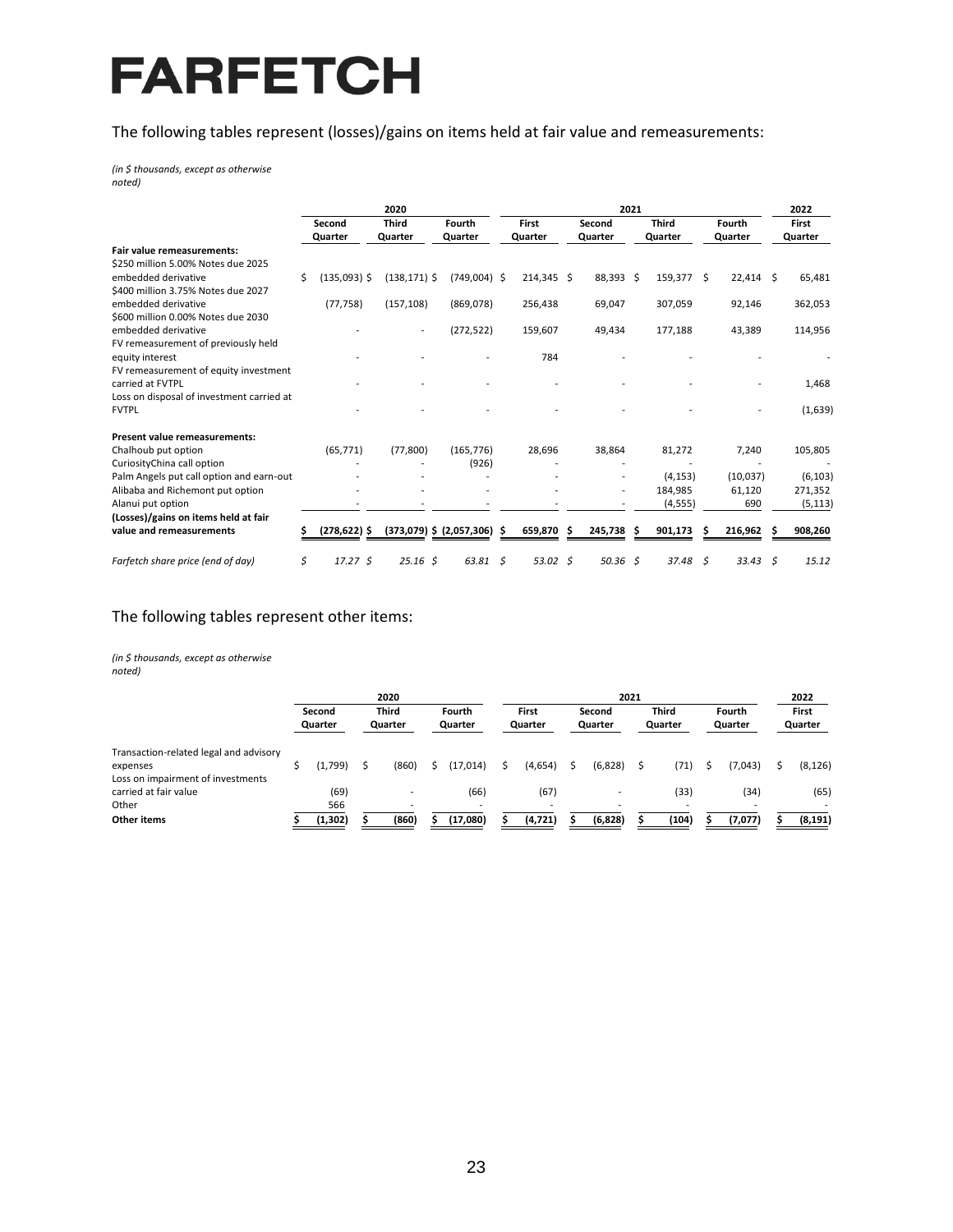#### **Definitions**

We define our non-IFRS and other financial and operating metrics as follows:

"Active Consumers" means active consumers on our directly owned and operated sites and related apps or on third party websites or platforms on which we operate. A consumer is deemed to be active if they made a purchase within the last twelve-month period, irrespective of cancellations or returns. Active Consumers includes the Farfetch Marketplace, BrownsFashion.com, Stadium Goods, and the New Guards owned sites operated by Farfetch Platform Solutions plus third-party websites or platforms on which we operate, including Amazon.com and Tmall Luxury Pavilion. Due to limitations in the data we are provided by certain third-party websites or platforms on which we operate, a limited number of consumers who transact on such websites or platforms and on our directly owned and operated sites and related apps, may be duplicated in the number of Active Consumers we report. The number of Active Consumers is an indicator of our ability to attract and retain our consumer base to our platform and of our ability to convert platform visits into sale orders.

"Adjusted EBITDA" means net income/(loss) after taxes before net finance expense/(income), income tax expense/(benefit) and depreciation and amortization, further adjusted for share-based compensation expense, share of results of associates and items outside the normal scope of our ordinary activities (including other items, within selling, general and administrative expenses, losses/(gains) on items held at fair value and remeasurements through profit and loss, impairment losses on tangible assets, and impairment losses on intangible assets). Adjusted EBITDA provides a basis for comparison of our business operations between current, past and future periods by excluding items that we do not believe are indicative of our core operating performance. Adjusted EBITDA may not be comparable to other similarly titled metrics of other companies.

"Adjusted EBITDA Margin" means Adjusted EBITDA calculated as a percentage of Adjusted Revenue.

"Adjusted EPS" means earnings per share further adjusted for share-based payments, amortization of acquired intangible assets, items outside the normal scope of our ordinary activities (including other items, within selling, general and administrative expenses, losses/(gains) on items held at fair value and remeasurements through profit and loss, impairment losses on tangible assets, and impairment losses on intangible assets) and the related tax effects of these adjustments. Adjusted EPS provides a basis for comparison of our business operations between current, past and future periods by excluding items that we do not believe are indicative of our core operating performance. Adjusted EPS may not be comparable to other similarly titled metrics of other companies.

"Adjusted Revenue" means revenue less Digital Platform Fulfilment Revenue.

"Average Order Value" ("AOV") means the average value of all orders excluding value added taxes placed on either the Farfetch Marketplace or the Stadium Goods Marketplace, as indicated.

"Brand Platform Gross Profit" means Brand Platform Revenue less the direct cost of goods sold relating to Brand Platform Revenue.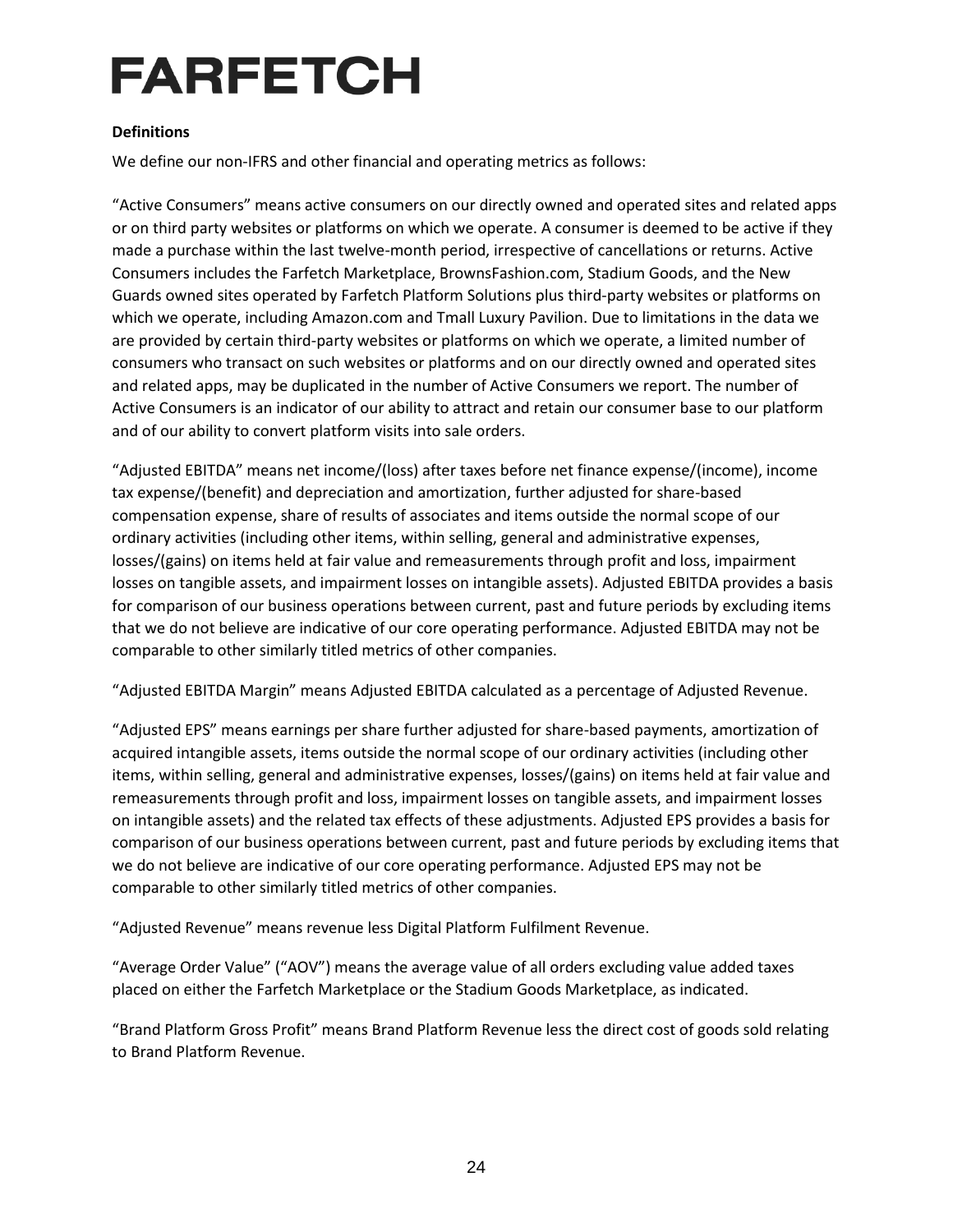"Brand Platform GMV" and "Brand Platform Revenue" mean revenue relating to the New Guards operations less revenue from New Guards': (i) owned e-commerce websites, (ii) direct to consumer channel via our Marketplaces and (iii) directly operated stores. Revenue realized from Brand Platform is generally equal to GMV as such sales are not commission based. However, revenue relating to royalties, commission and other fees arising on commercial arrangements may be recognized within Brand Platform Revenue and not Brand Platform GMV.

"Digital Platform Fulfilment Revenue" means revenue from shipping and customs clearing services that we provide to our digital consumers, net of centrally Farfetch-funded consumer promotional incentives, such as free shipping and promotional codes.

"Digital Platform GMV" means GMV excluding In-Store GMV and Brand Platform GMV.

"Digital Platform Gross Profit" means gross profit excluding In-Store Gross Profit and Brand Platform Gross Profit.

"Digital Platform Gross Profit Margin" means Digital Platform Gross Profit calculated as a percentage of Digital Platform Services Revenue. We provide fulfilment services to Marketplace consumers and receive revenue from the provision of these services, which is primarily a pass-through cost with no economic benefit to us. Therefore, we calculate our Digital Platform Gross Profit Margin, including Digital Platform third-party and first-party gross profit margin, excluding Digital Platform Fulfilment Revenue.

"Digital Platform Order Contribution" means Digital Platform Gross Profit after deducting demand generation expense, which includes fees that we pay for our various marketing channels. Digital Platform Order Contribution provides an indicator of our ability to extract digital consumer value from our demand generation expense, including the costs of retaining existing consumers and our ability to acquire new consumers.

"Digital Platform Order Contribution Margin" means Digital Platform Order Contribution calculated as a percentage of Digital Platform Services Revenue.

"Digital Platform Revenue" means the sum of Digital Platform Services Revenue and Digital Platform Fulfilment Revenue.

"Digital Platform Services Revenue" means Revenue less Digital Platform Fulfilment Revenue, In-Store Revenue and Brand Platform Revenue. Digital Platform Services Revenue is driven by our Digital Platform GMV, including commissions from third-party sales and revenue from first-party sales.

"Digital Platform Services third-party revenues" represent commissions and other income generated from the provision of services to sellers in their transactions with consumers conducted on our technology platforms, as well as fees for services provided to brands and retailers.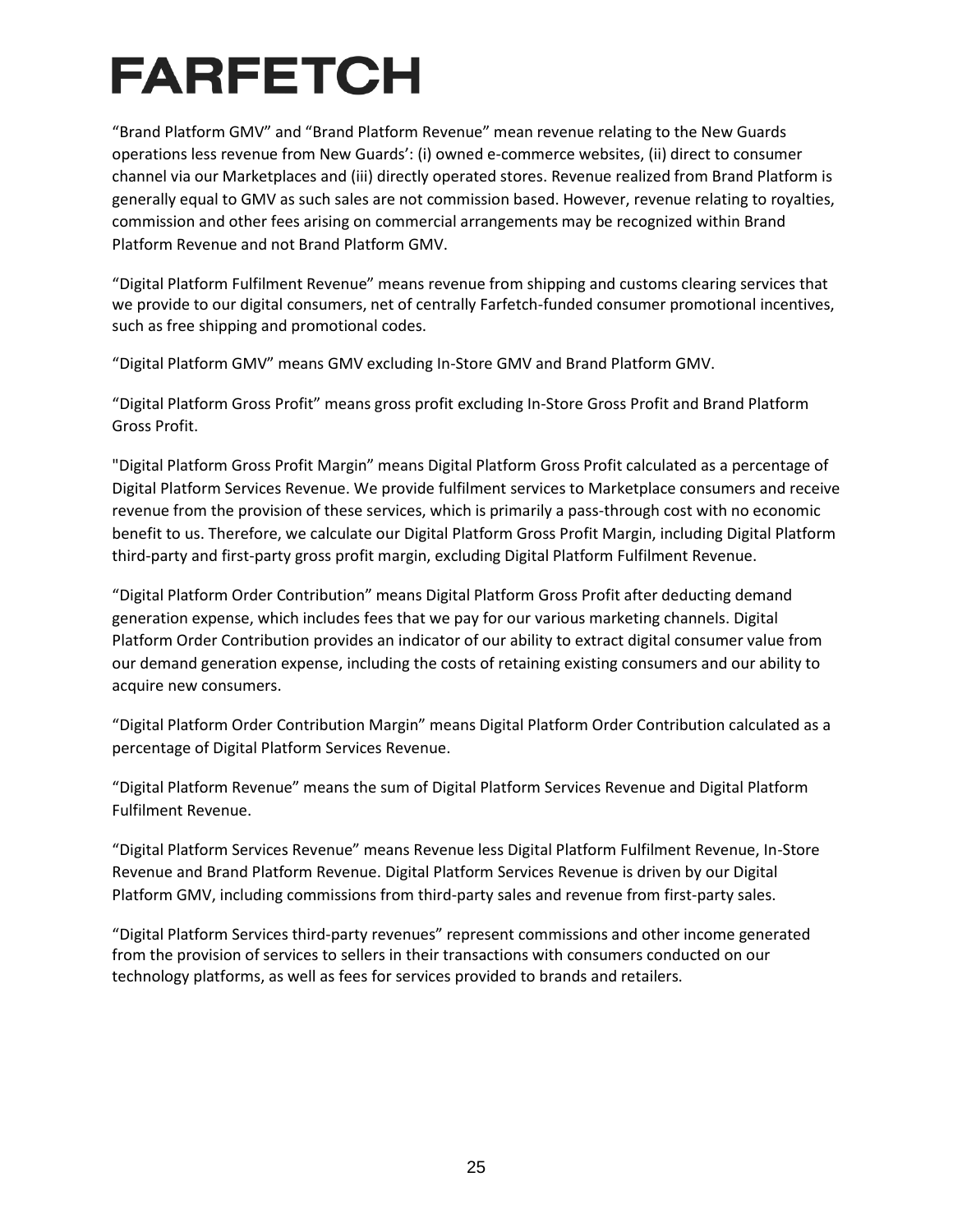"Digital Platform Services first-party revenues" represents sales of owned-product, including first-party original through our digital platform. The revenue realized from first-party sales is equal to the GMV of such sales because we act as principal in these transactions and, therefore, related sales are not commission based. Digital Platform Services first-party revenues represent sales net of promotional incentives, such as free shipping and promotional codes, where these incentives are not designated as Farfetch-funded.

"Digital Platform Services third-party cost of revenues" and "Digital Platform Services first-party cost of revenues" include packaging costs, credit card fees, and incremental shipping costs provided in relation to the provision of these services. Digital Platform Services first-party cost of revenues also includes the cost of goods sold of the owned products.

"First-Party Original" refers to brands developed by New Guards and sold direct to consumers on the digital platform.

"Gross Merchandise Value" ("GMV") means the total dollar value of orders processed. GMV is inclusive of product value, shipping and duty. It is net of returns, value added taxes and cancellations. First-party GMV is also net of promotions. GMV does not represent revenue earned by us, although GMV and revenue are correlated.

"In-Store Gross Profit" means In-Store Revenue less the direct cost of goods sold relating to In-Store Revenue.

"In-Store GMV" and "In-Store Revenue" mean revenue generated in our retail stores, which include Browns, Stadium Goods and New Guards' directly operated stores. Revenue realized from In-Store sales for Browns and New Guards' directly operated stores is equal to GMV of such sales because such sales are not commission based. Revenue realized from In-store sales for Stadium Goods does not equal GMV of such sales as a certain portion of those sales are third-party and are commission based.

"Order Contribution" means gross profit after deducting demand generation expense, which includes fees that we pay for our various marketing channels to support the Digital Platform. Order Contribution provides an indicator of our ability to extract consumer value from our demand generation expense, including the costs of retaining existing consumers and our ability to acquire new consumers.

"Third-Party Take Rate" means Digital Platform Services Revenue excluding revenue from first-party sales, as a percentage of Digital Platform GMV excluding GMV from first-party sales and Digital Platform Fulfilment Revenue. Revenue from first-party sales, which is equal to GMV from first-party sales, means revenue derived from sales on our platform of inventory purchased by us.

Certain figures in the release may not recalculate exactly due to rounding. This is because percentages and/or figures contained herein are calculated based on actual numbers and not the rounded numbers presented.